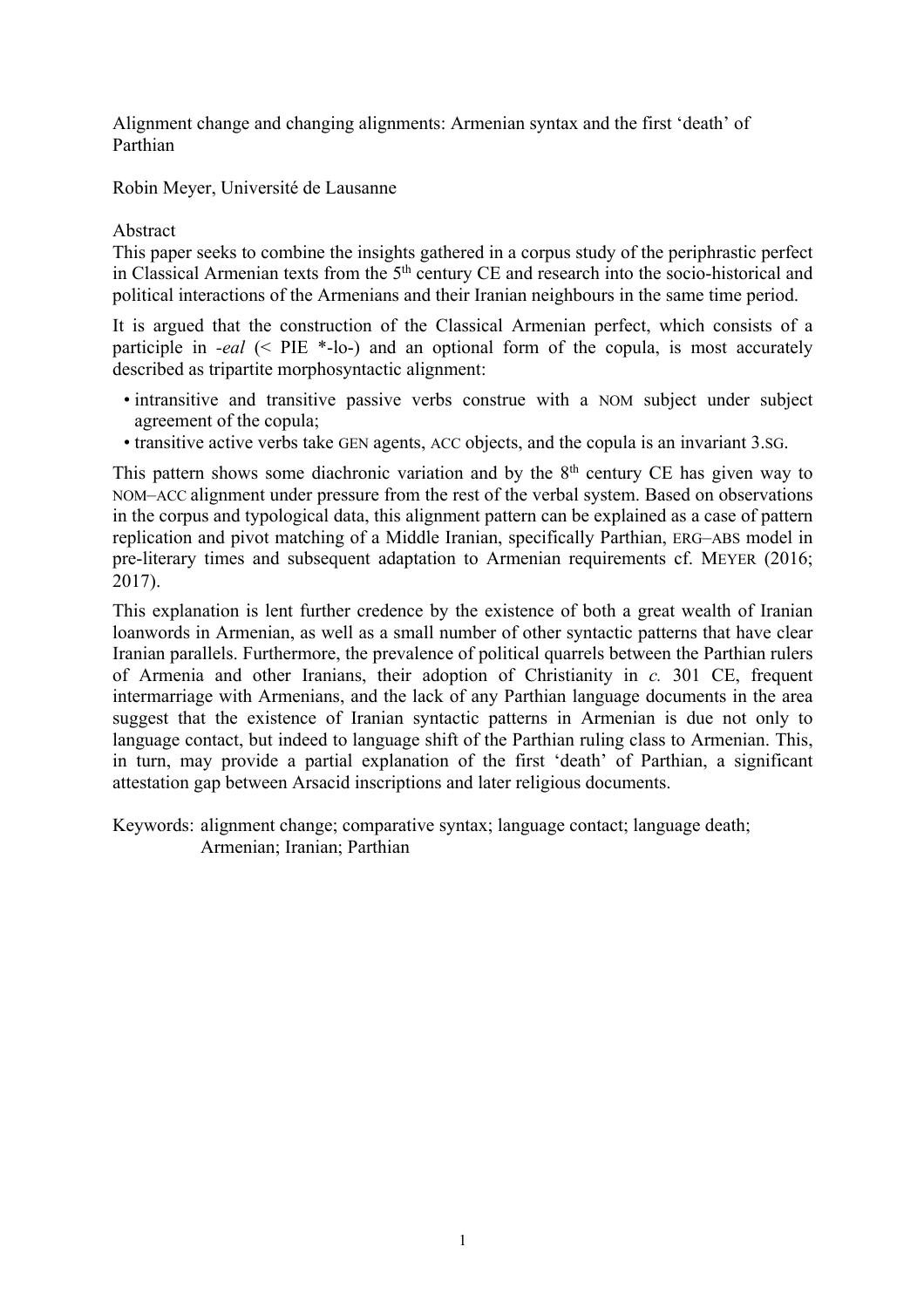## 1. Introduction

It is no secret to historical linguists and Indo-Europeanists that Classical Armenian, although occupying its own branch on the Indo-European family tree, is a language heavily influenced by its Iranian neighbours, chief amongst which Parthian. After Hübschmann's establishment of the fact that Armenian is not an Iranian language,<sup>1</sup> great progress has been made over the course of the twentieth century in the separation, categorisation, and analysis of Iranian and native elements in the Armenian lexicon and, to a lesser extent, its morphological inventory.<sup>2</sup> Similarly, early Armenian literature, history, and society have been in the focus of academic discussion, yielding exemplary pieces of interdisciplinary work like Nina Garsoïan's translation of and commentary on the *Epic Histories* attributed to P'awstos Buzand. 3

Almost inevitably, however, not all Classical Armenian resources have been used to their fullest yet; the study of Armenian comparative and diachronic syntax, for instance, and the socio-linguistics of the language have thus far not received the attention they deserve.

This paper sets out to exemplify what information can be gleaned from syntactic analysis, and how it can be used to obtain a clearer picture of the socio-linguistic situation in preliterary and fifth-century Armenia. It uses as its basis the example of contact-induced alignment change in the Classical Armenian periphrastic perfect, and will make use of the material gathered in a corpus study of fifth-century CE historiographical texts. The diachronic development of the syntax of the perfect suggested here proposes two particular diachronic analyses:

1.) The tripartite alignment of the perfect is an extension of an ERG–ABS pattern borrowed from Parthian;

<sup>&</sup>lt;sup>1</sup> HÜBSCHMANN (1875).

<sup>2</sup> For overviews, cf. MEYER (fthc.), SCHMITT (1983). Key contributions to the field include BENVENISTE (1957; 1964), BOLOGNESI (1960), HÜBSCHMANN (1897), MEILLET (1911).

 $3$  GARSOÏAN (1989).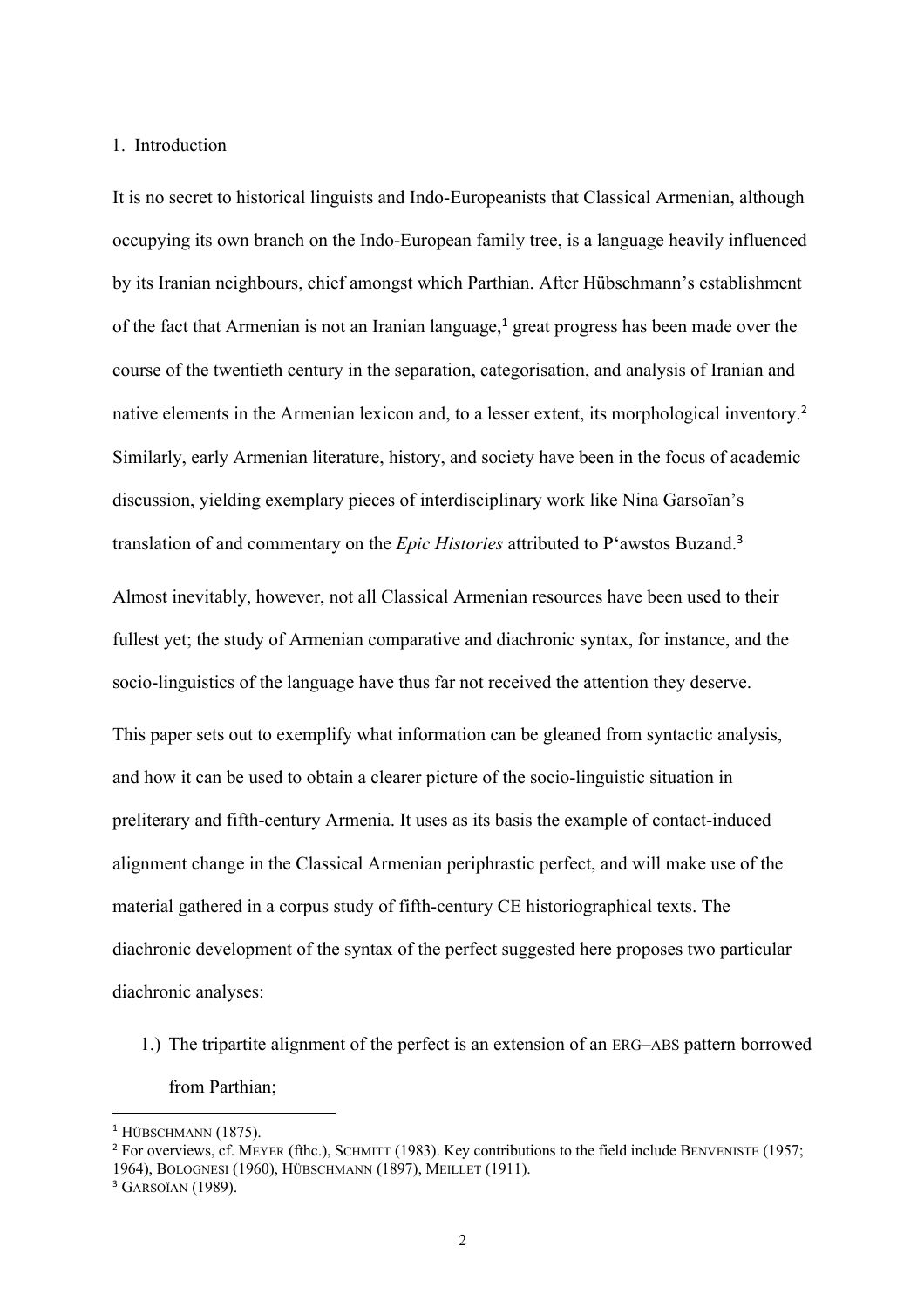2.) This alignment pattern is in a state of change already in the fifth century CE under system pressure from NOM–ACC alignment in the other tenses.

On the socio-linguistic side—based on considerations of the documentary evidence of Parthian, the historical interactions of Armenians and Parthians, and the Armenian literary evidence—the paper further proposes the following:

3.) The Parthian ruling class adopted Armenian as its main language of communication, leading to the eventual (near) death of Parthian and explaining the documentary gap between Inscriptional and Manichaean Parthian.

Following this introduction, section 2 will give a brief overview of the contact between Armenian and the Iranian languages, focusing on the linguistic data in general. Section 3, in turn, will outline the construction of the perfect tense, and present a contact-based explanation thereof. The diachronic development of the morphosyntactic alignment of the perfect is delineated in section 4 on the basis of statistical trends gleaned from the abovementioned corpus study. Turning from linguistics to (language) history, section 5 explores the contact between Armenian and Parthian from a socio-historical perspective, leading to the discussion of the 'death' of Parthian at the hand of Armenian in section 6. Finally, section 7 synthesises the linguistic and historical accounts.

2. Iranian–Armenian contact in general

While the modern concept of Iranian–Armenian contact goes back to the work of Hübschmann in the late nineteenth century, earlier scholars had already come to the realisation that Armenian was replete with Iranian loanwords.<sup>4</sup> The study of such loanwords, and based on which the discovery of regular phonological correspondences, accounts for a

<sup>4</sup> Based on lexical material from Classical and contemporary Persian, Johann Joachim Schröder distinguishes words introduced by the language of the Arsacids into Armenian from those native to that language more than 150 years before Hübschmann; cf. BOLOGNESI (1988: 563), SCHRÖDER (1711: 46).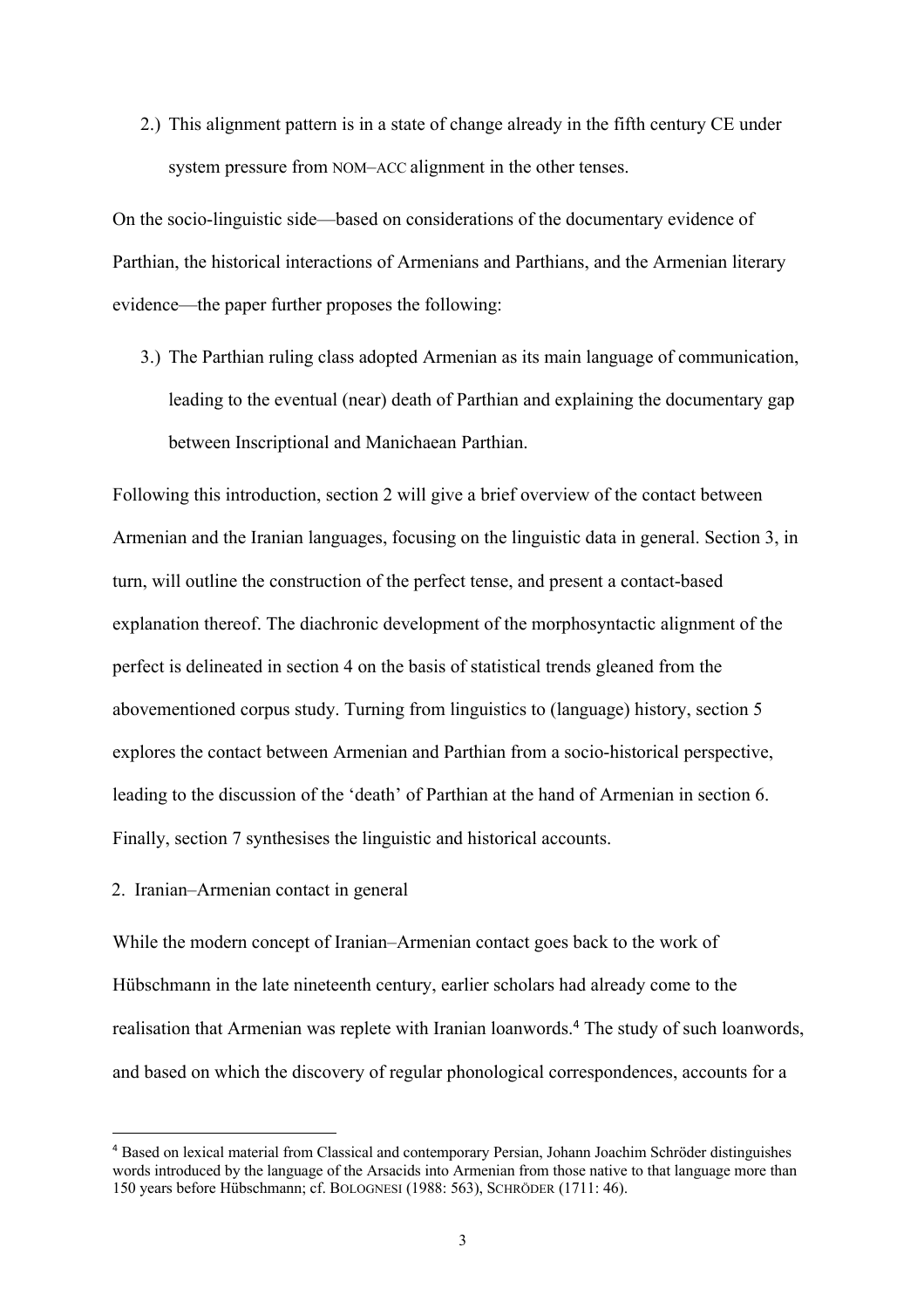large amount of twentieth-century scholarship in this field. The exploration of morphological, phraseological, and syntactic elements borrowed from Iranian languages has played a lesser role to date.<sup>5</sup> What follows is a very concise summary of the key findings in Iranian– Armenian contact.

The Iranian loan lexicon of Armenian is vast and extends beyond the common array of technical and cultural vocabulary well into the realm of basic vocabulary items and closed classes like prepositions and numerals.<sup>6</sup> Exemplarily, consider items like Arm. *p'aṙk'* '(royal) glory' < WMIr. *frẖ* /farrah/ 'id.', next to basic terms like Arm. *seaw* 'black' < Pth. *sy'w* /sy $\bar{a}$ w/, Arm. *hazar* '1,000' < WMIr. *hz'r* /haz $\bar{a}$ r/, or Arm. *vasn* 'on account of, because of' ~ Pth. *wsn'd* /wasnāδ/, MP *wšn* /wašn/. 7

As regards lexis and phonological correspondences in loan words, two observations can be made which will inform the discussion in later sections. First, it is evident that Parthian is the dominant model or donor language.<sup>8</sup> Middle Persian, the other Iranian language with which Armenian is in contact, provides exclusively cultural, political, and administrative items, not infrequently as a *Doppelentlehnung* ('double loan'), e.g. in the case of Arm. *spayapet* and *sparapet* 'general-in-chief', the former of which is a Middle Persian loan, the latter a Parthian one.<sup>9</sup> Secondly, within the Parthian loans, two distinct layers of loan words can be identified

<sup>&</sup>lt;sup>5</sup> One of the few questions discussed previously with regard to Iranian syntactic borrowings in Armenian is the potential Iranian origin of certain types of Armenian relative clauses (AJELLO 1973; 1997: 251; BENVENISTE 1964: 35); as it turns out, the evidence for borrowing is slim.

<sup>6</sup> Based on the data collected by Hübschmann, BELARDI (2003: 98–102) calculated that more than a third of the lexical items therein is of Middle Iranian origin, whereas less than a quarter is etymologically Armenian. Given the more recent corrections to Hübschmann's work, these figures may be imprecise, but still indicate the general composition of the Armenian lexicon.

<sup>&</sup>lt;sup>7</sup> The Armenian form does not correspond perfectly to either its Parthian or Middle Persian counterpart, nor to the Old Persian form OP *vašnā* 'by grace of'. SZEMERÉNYI (1966) suggests an origin in Pth. *\*wsn* /wasn/, which later underwent univerbation and phonological reduction with Pth. *r'd* /rāδ/ 'for, owing to'.

<sup>&</sup>lt;sup>8</sup> Certain phonological and morphological correspondences hint at the existence of third West Middle Iranian language, which is not attested in writing; cf. OLSEN (2005), GIPPERT (2005; 2009), KORN & OLSEN (2012), KORN (2016: 409–411).

<sup>9</sup> Such double forms can be differentiated on a phonological basis, since Parthian and Middle Persian differ in their treatment of certain Old Iranian sounds. In the case of Arm. *spayapet* (<MP) and *sparapet* (< Pth.), the this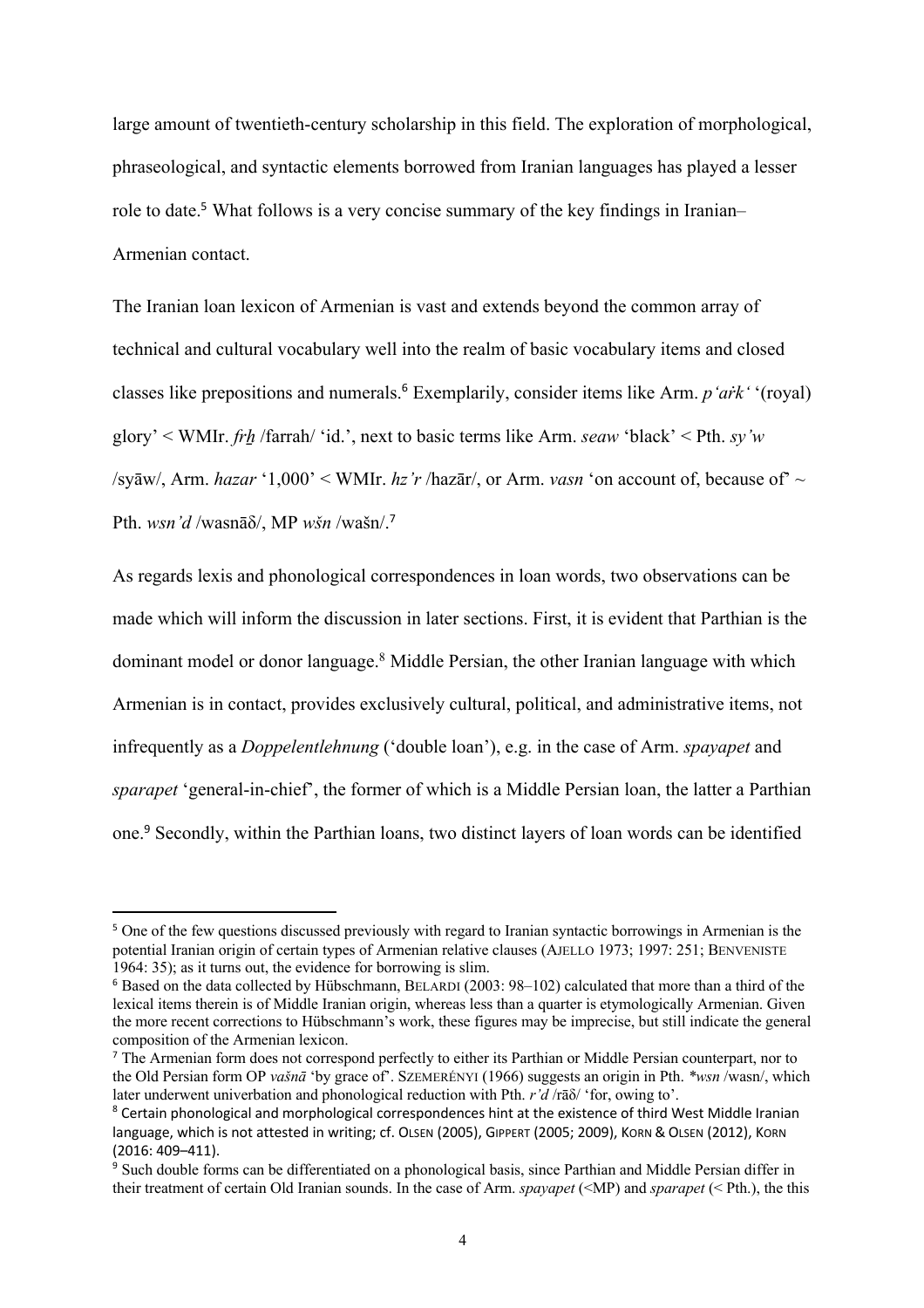on the basis of phonological divergences. Pth. *w* /ō/, *y* /ē/, and *r-* /r-/ are reflected in early Armenian loans as *oý/u*, *ḗ/i*, and *er-* respectively,<sup>10</sup> but in later loans as *o*, *e*, and *ṙ*. 11

As compared to the lexicon, Armenian morphology has undergone relatively speaking little influence from Parthian or other Iranian languages; only derivation and compounding seem to be affected. Apart from the borrowing of a few common derivative suffixes such as *-akan* (cp. CIr. \*-ākana-) or *-ik* (cp. CIr. \*-ika-) as seen in Arm. *sovorakan* 'usual' or Arm. *spasik* 'servant', the main element of note is the compounding strategy Armenian has adopted, which allows for the complete borrowing of Parthian compounds, semi-calques (in which Armenian and Parthian items are compounded), or straightforward calques (in which the structure of a Parthian compound is imitated with Armenian lexical material).<sup>12</sup>

The two most understudied aspects of the influence of Parthian on Armenian concern phraseology and syntax. The former largely consist of light verb constructions, prevalent also in many modern Iranian languages. <sup>13</sup> Syntactical loans have thus far been found in the use of the intensifier and anaphoric pronoun Arm. *ink'n* '-self', which is used analogically to Pth. *wxd* /wxad /, as well as in the use of the Armenian complementiser *(e)t'ē* 'that' to introduce direct and indirect questions (unusually including *wh-*questions) paralleled by the Parthian use of *kw* /kū/.<sup>14</sup> The most complex way in which Parthian has influenced Armenian,

difference is expressed in the different treatment of Old Iranian intervocalic /d/ (cp. Av. *spāda*- 'army'), where OIr. \*-d- > MP *-y-*, Pth. *-δ-*. The latter, in turn, is regularly expressed in Armenian loans as Arm. *-r-*. <sup>10</sup> The alternative forms given refer to stressed and unstressed variants.

<sup>11</sup> Examples of the earlier layer: Arm. *boyž* 'cure, remedy', *bužem* 'to cure, heal'< Pth. *bwj-* /bōž-/ 'to save, redeem'; Arm. *dēmk'* (GEN *dimac'*) 'face' < WMIr. *dym* /dēm/; and Arm. *eram* 'troop, flock' < WMIr. *rm* /ram/ 'flock; Manichaean community'. Examples of the later layer: Arm. *tohm* 'family, seed', cp. Pth. *twxm* /tōxm/; Arm. *den* (GEN *deni*) 'religion, faith' < Pth. *dyn* /dēn/; and Arm. *ṙazm* 'fight, battle' < WMIr. *rzm* /razm/.

<sup>12</sup> Note the following examples: for borrowing, Arm. *vattohmak* 'of low birth' < MP *wttwhm* /wattōhm/ (with an optional suffix *-ak*); for semi-calques, Arm. *č'arabaxt* 'unfortunate', cp. MP *wtb'ht* / watbāxt/; for calques proper, Arm. *jerbakal* 'prisoner (lit. taken by the hand)', cp. Pth. *dstgrb* /dastgraβ/, with an exact correspondence of *jerb*- (cp. *jeṙn* 'hand') and *dst* as well as *-kal* (cp. *kalay*, suppletive aorist of *unim* 'to have, hold') and *-grb* (cp. Pth. *gyrw-* /gīrw/ 'to take, seize').

<sup>13</sup> Examples of such constructions are Arm. *heṙi aṙnel* 'to make remote, remove', cp. Pth. *dwr kr* /dūr kar-/, NP *dūr kardan*, or Arm. *pʿoł harkanel* 'to sound the trumpet', cp. MP *n'y pzd* /nāy pazd-/. <sup>14</sup> For a detailed discussion, cf. MEYER  $(2013; 2017; 219-252)$ .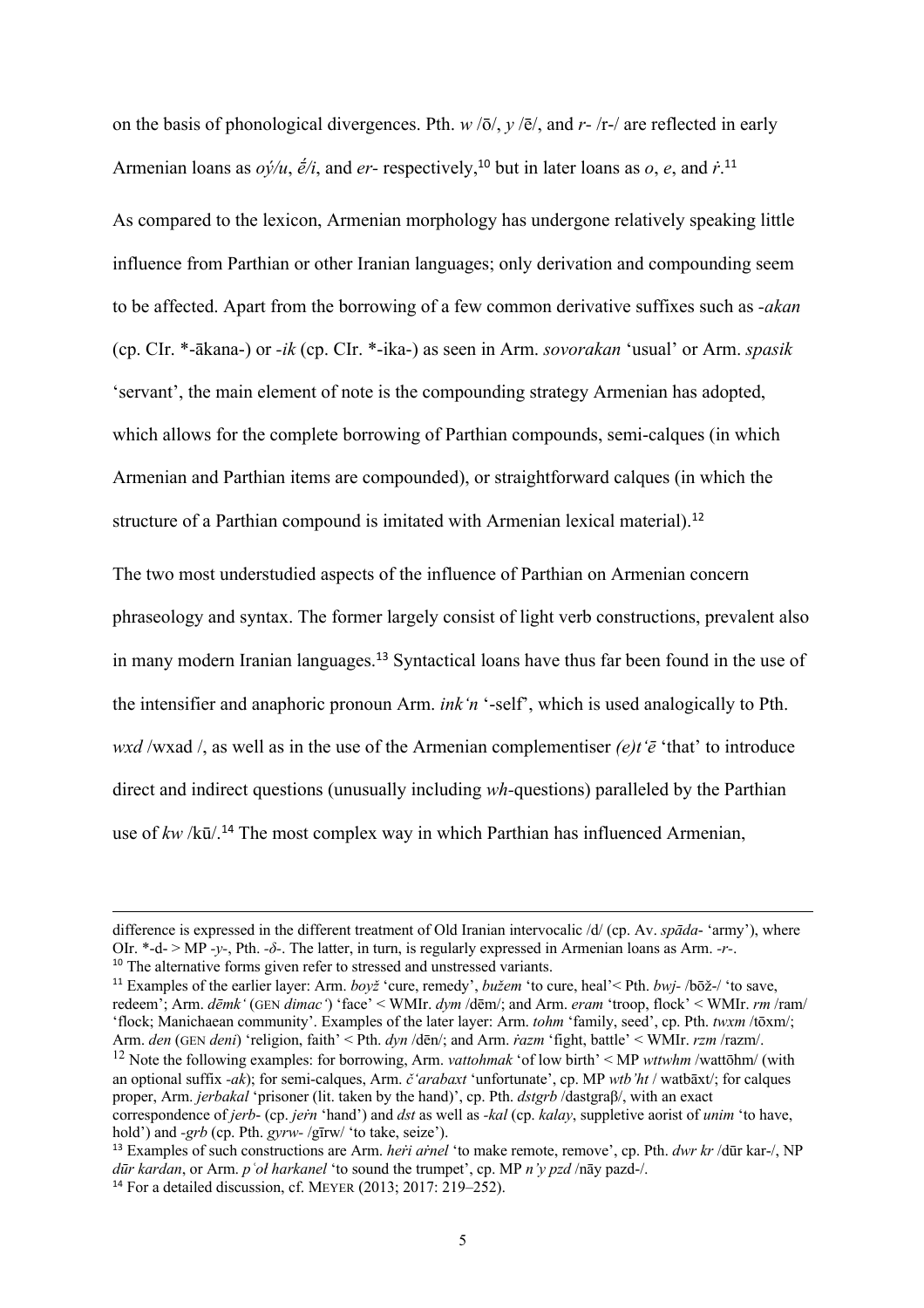however, lies in the construction of the periphrastic perfect tense, which is discussed in more detail below.

Even this cursory summary of the most salient interactions between the two languages in question shows that they must have been in contact for an extended period of time, and that the contact itself was pervasive. Its impact on Armenian and Parthian society, as will be argued below, cannot be underestimated.

3. Iranian–Armenian contact in particular: the perfect

In order to understand how Parthian has influenced the syntax of the Armenian perfect, a set of comparanda need to be established first.

To begin with, the syntax of synthetic tenses in classical Armenian (PRS, IPF, AOR) shows, like that of many other early Indo-European languages, NOM–ACC syntax; that is to say, intransitive subjects and transitive agents are both morphosyntactically marked in the same manner (NOM), while the direct object of transitive verbs is marked differently (ACC).<sup>15</sup> In all instances, the verb agrees in number and person with the subject or agent. Examples  $(1-2)$ illustrate this behaviour.

(1) Non-perfect, intransitive (subject: NOM; subject agreement)

*ew duk' darjayk' i molorut'iwn kṙapastut'ean* CONJ **2.NOM.PL return.2.PL.AOR.IND.MID** to error.NOM/ACC.SG idolatry.GEN.SG *naxneac'=n jeroc'* ancestor.GEN.PL=DET  $\overline{2}$ .PL. POSS.GEN.PL.

'And you have returned to the errors of idolatry of your ancestors' (PB I.14)

(2) Non-perfect, transitive (agent: NOM; direct object: ACC; subject agreement)

ew duk' z=ordis ew z=ža*ṙangs ew z=gorcakic's*

<sup>&</sup>lt;sup>15</sup> Passives also operate along these lines. The logical object is promoted to subject and takes NOM; the logical agent is demoted to an optional adjunct prepositional phrase, Arm.  $i + ABL$ .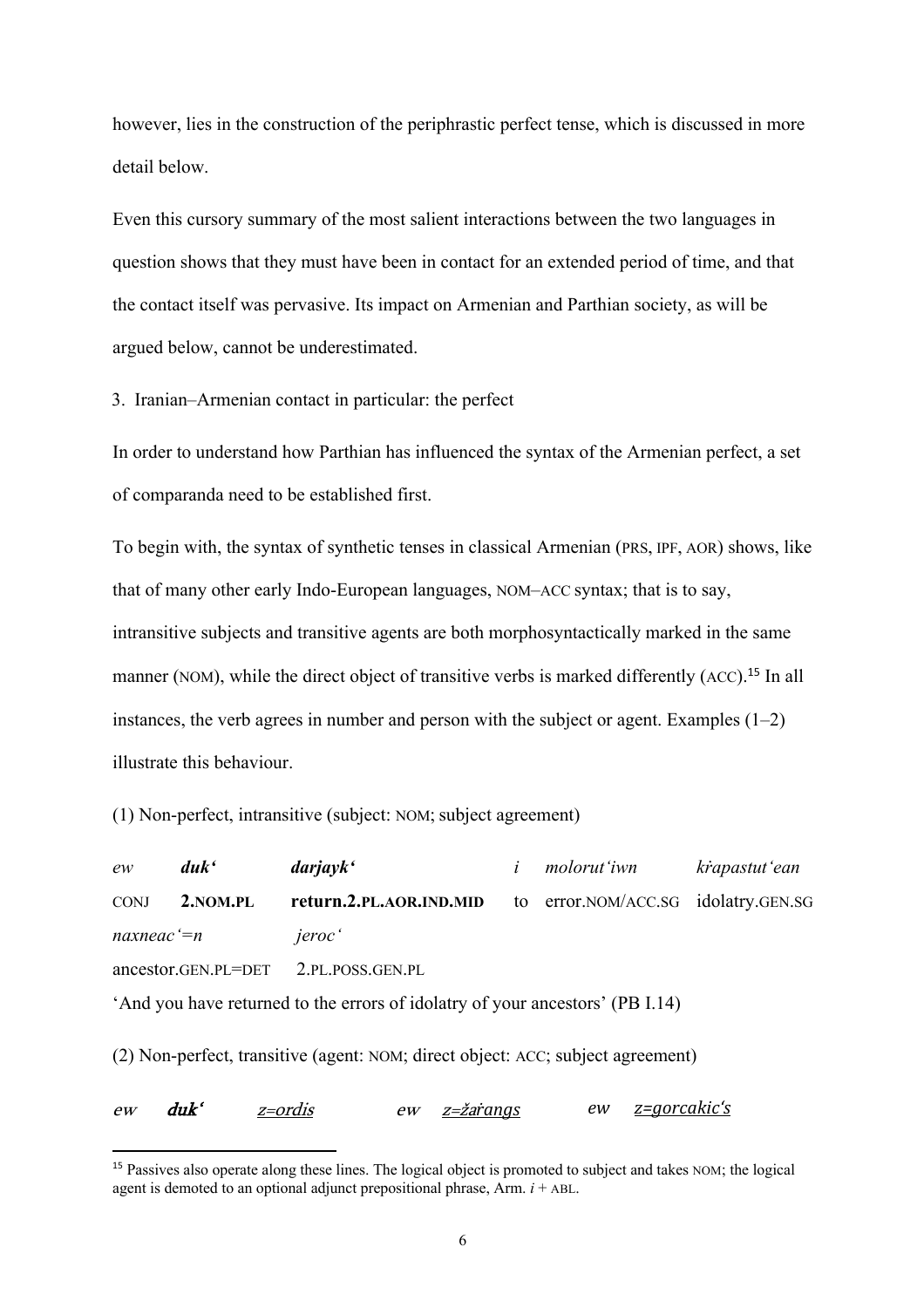CONJ **2.NOM.PL** OBJ=son.ACC.PL and OBJ=heir.ACC.PL and OBJ=associate.ACC.PL *ew z=nmanołs noc'in spanēk'* and OBJ=follower.ACC.PL 3.DEM.EMPH.GEN.PL **kill.2.PL.AOR.IND.ACT** 'And you killed their sons and heirs and associates and followers' (PB I.14)

In the perfect—a periphrastic tense composed of the participle in *-eal* and, optionally, a copula—the same behaviour can be observed in intransitive verbs, at least with regard to the use of NOM, as example (3) shows.

(3) Perfect, intransitive (subject: NOM; subject agreement)

ew **duk'** mtealk' ew hałordealk' CONJ **2.NOM.PL** enter.PTCP.NOM.PL and participate.PTCP.NOM.PL **ic'ēk'** i harsanis Astuacut'ean **be.2.PL.PRS.SBJV.ACT** into union.ACC.PL god-head.GEN.SG '… and that you may enter into and share in the union of the God-head' (Ag. §719)

Transitive verbs in the perfect behave differently, however. While the object is still expressed as ACC, the agent of the verb is marked by GEN; if a copula occurs, it shows neither object nor subject agreement, but appears in an invariant 3.SG form. (4) provides an example of this pattern.

(4) Perfect, transitive (agent: GEN; object: ACC; Ø-agreement)

*ew du ink'nin isk k'ezēn vkayes* CONJ 2.NOM.SG self.NOM.SG indeed 2.ABL.SG witness.2.SG.PRS.IND.ACT *inj t'ē oč' erbek' asac'eal ē* 1.DAT.SG COMP NEG ever **mention.PTCP be.3.SG.PRS.IND.ACT** *noc'a c'=k'ez z=ayd vasn* **3.GEN.PL** to=2.ACC.SG OBJ=DEM.NOM/ACC.SG concerning *imoy tanǰeloy=s i k'ēn* 1.SG.POSS.GEN.SG torture.PRS.INF.GEN.SG=DET by 2.ABL.SG 'And you yourself are indeed witness to me that they [the gods] have never mentioned this to

you, about my being tortured at your hands' (Ag. §71)

As a result, Classical Armenian is best analysed as showing a tense-sensitive split-alignment pattern, with a NOM–ACC alignment in all synthetic tenses, and tripartite alignment—in which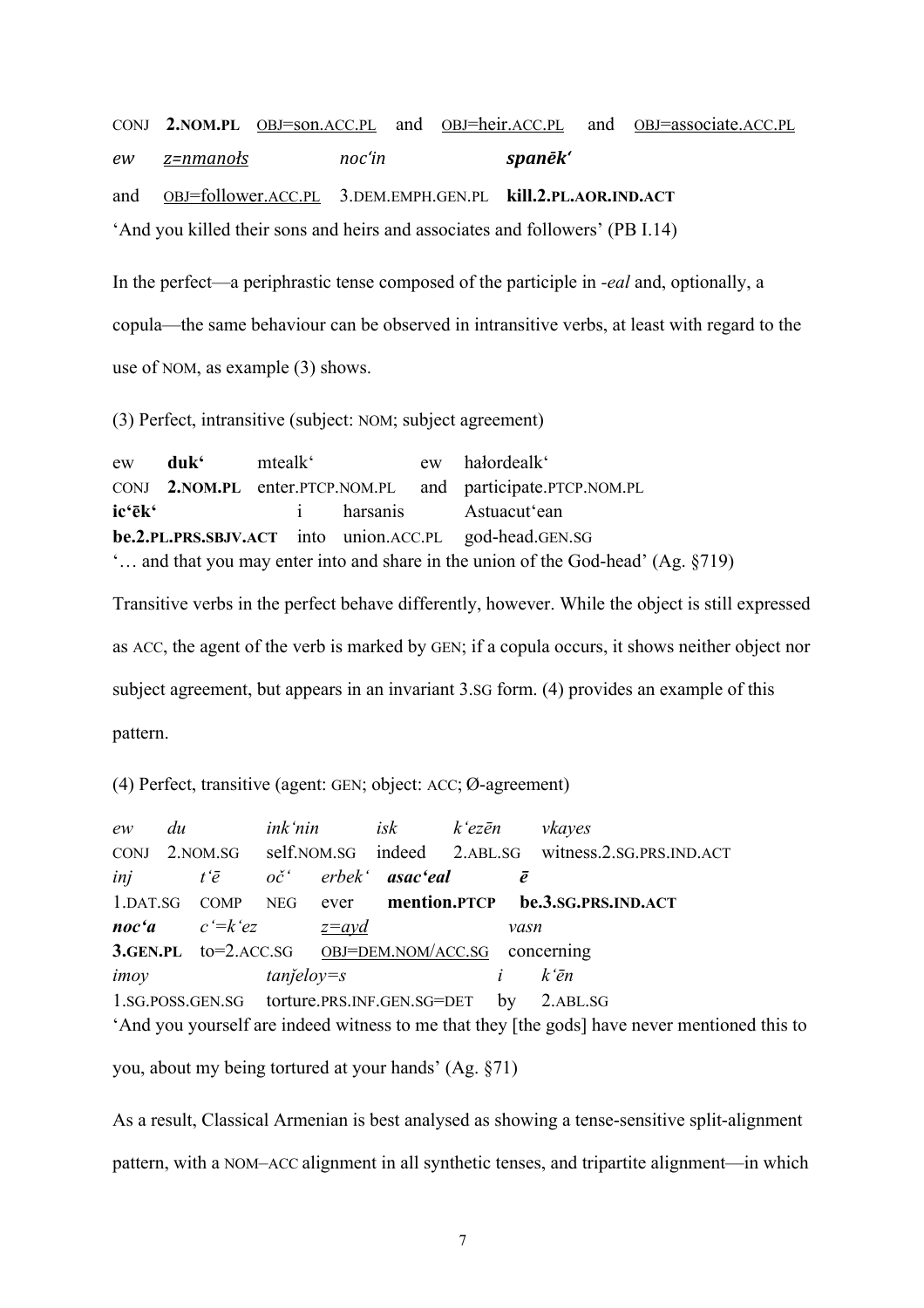intransitive subject, transitive agent, and direct object are all marked differently—in analytical tenses like the perfect. *Table 1* summarises this situation.

|                      | Subject | Agent      | Object | Agreement                         |
|----------------------|---------|------------|--------|-----------------------------------|
| Synthetic tenses NOM |         | <b>NOM</b> | ACC    | $S_{ITR}, A_{TR}$                 |
| Analytic tenses      | NOM     | <b>GEN</b> | ACC.   | $S_{ITR}$ , $\boldsymbol{O}_{TR}$ |

Table 1 – Summary of the Classical Armenian alignment pattern

Three further observations need to be made. First, Armenian does not consistently distinguish NOM and ACC forms across all paradigms; in all nominal and most pronominal singular paradigms, NOM and ACC are identical. The 1./2.SG pronouns are the exception in differentiating Arm. *es, du* 'I, you (NOM)' from *is, k'ez* 'me, you (ACC)'. The formal ambiguity is lessened in a large number of cases owing to the existence of a proclitic definite object marker Arm. *z-*. Nonetheless, at least on the surface, the alignment of the perfect can on occasion appear to be ERG–ABS. Examples (5–6) illustrate this surface ERG–ABS pattern and the use of the *z-* for differential object marking.

(5) Perfect, transitive (agent: GEN; object: NOM=ACC; no copula)

*ew nora tueal hraman ark'ayagund banakac'=n* CONJ **3.GEN.SG give.PTCP** order.NOM/ACC.SG royal-guard army.DAT.SG=DET 'And he gave an order to the royal army …' (Ag. §829)

(6) Perfect, transitive (agent: GEN; object:  $OBJ + ACC$ ;  $Ø$ -agreement)

*ew tesin zi zawrut'ean=n Astucoy paheal* CONJ see.3.PL.AOR.IND.ACT COMP **power.GEN.SG** God.GEN.SG **preserve.PTCP** *ēr z=marmins noc'a* **be.3.SG.PST** OBJ=body.ACC.PL 3.GEN.PL 'And they saw that the power of God had preserved their bodies' (Ag. §223)

The second observation concerns the usage of GEN subjects and NOM agents in the perfect.

Although the basic pattern stands as laid out above, there are occasional instances of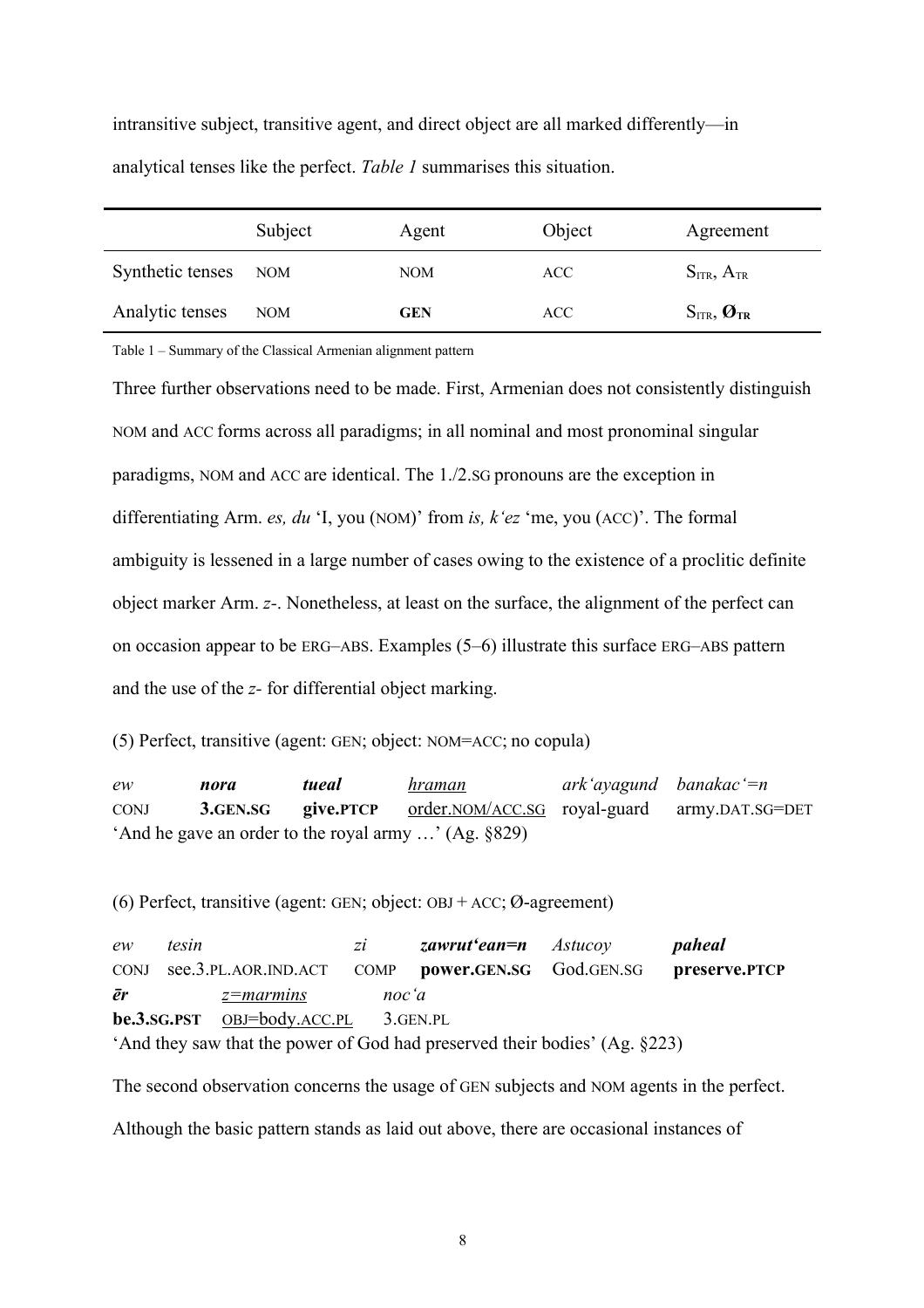unexpected intransitive subjects marked as GEN and transitive agents marked as NOM, as

indicated by (7–8).

(7) Perfect, intransitive (subject: GEN)

*manawand oroc' nayec'eal i mxit'arut'iwn aṙak'elakan* moreover **REL.GEN.PL look.PTCP** to consolation.ACC.SG apostolic *banic'n t'ē* word.GEN.PL COMP 'Moreover they considered the consolation of the apostolic words, namely that … ' (Kor. 22)

(8) Perfect, transitive (agent: NOM; object: ACC; no copula)

*ew and matuc'eal t'agawori=n išxank'=n ekealk'* CONJ there **present.PTCP** king.DAT.SG=DET **noble.NOM.PL=DET** come.PTCP.NOM.PL *z=bereal patasxani=n ołǰunaber t'łt'oyn* OBJ=bring.PTCP answer.NOM/ACC.SG=DET bearing-greetings letter.DAT.SG=DET 'And there the nobles, upon arrival, presented to the king the answer they had brought to his letter of greeting' (Ag. §819)

Third, it has been argued that languages exhibiting tripartite alignment, whether wholesale or split, are in the process of morphosyntactic re-alignment.<sup>16</sup> This is, self-evidently, true of Classical Armenian, whose medieval and modern forms are exclusively NOM–ACC. One expression of this transitional state is the lack of verbal agreement; a number of languages exhibiting tripartite alignment exhibit similar invariant 3.SG forms, likely as the result of a lack of agreement licensing with cases other than NOM.<sup>17</sup>

These two latter points, in particular, corroborate the assumption that the alignment observed in Classical Armenian is a snapshot of an unstable transitional state. The question that arises is that of the point of origin from which the language embarked upon this trajectory.

<sup>16</sup> For some general observations on tripartite alignment, cf. DIXON (1994: 40, 55, 70). Some instances of tripartite alignment as a transitional state are discussed by SKALMOWSKI (1974) and PAYNE (1980: 150). <sup>17</sup> Such languages include Talyši and Hindi; cf. COMRIE (1978: 342), PAYNE (1979: 442), PIREJKO (1966).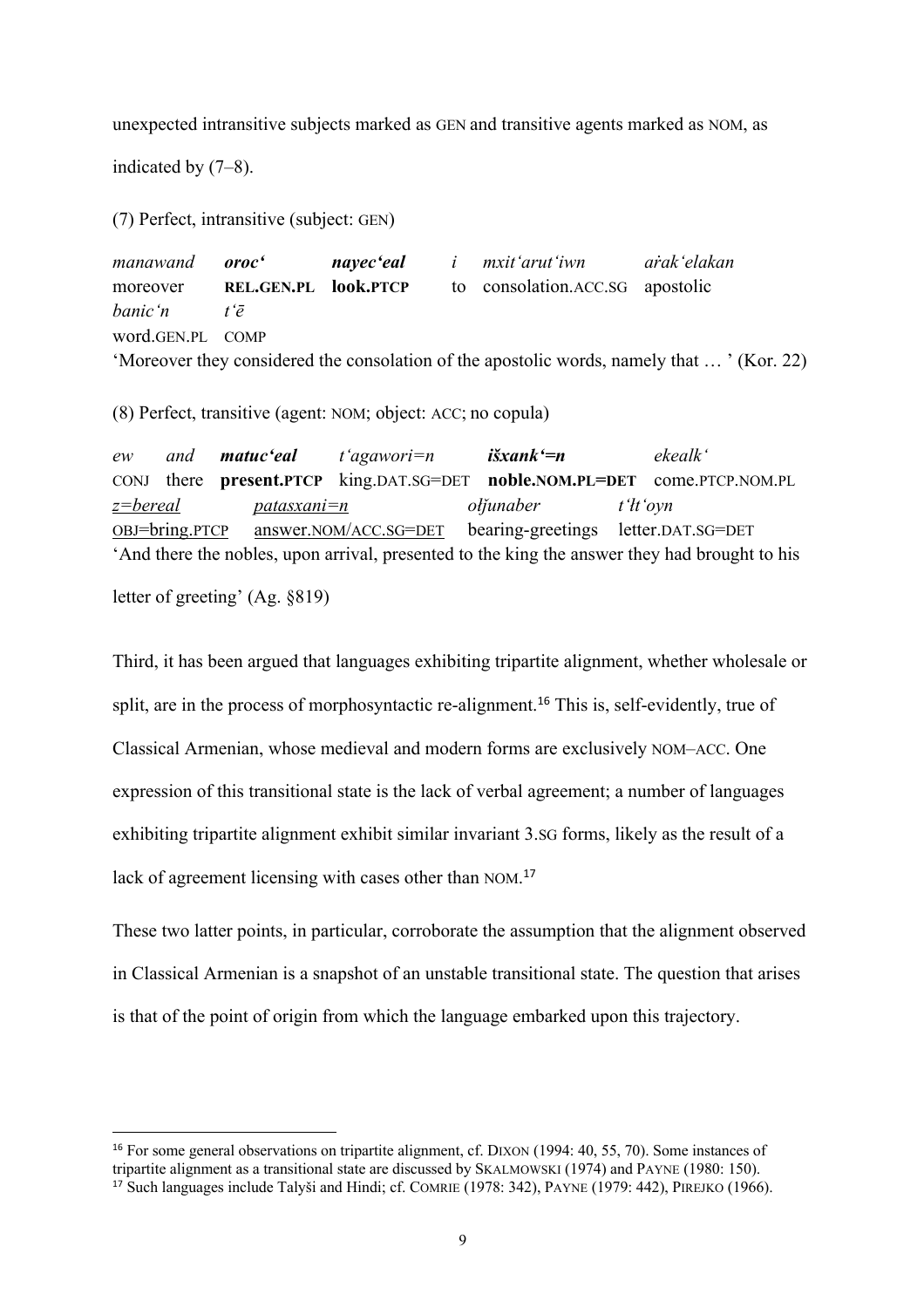Traditional explanations<sup>18</sup> have for the most part failed to observe correctly the alignment type of Armenian in the first place, and have accordingly ignored its implications for previous and subsequent developments. Barring one,<sup>19</sup> they also sought to explain the Armenian pattern language-internally, and frequently did not take into account or were unable to explain satisfactorily the whole gamut of data.<sup>20</sup>

Considering all the observations made above in addition to the potential influence of contact languages, an investigation into the morphosyntactic alignment pattern of Parthian suggests itself. The latter also exhibits tense-sensitive split alignment; in Parthian, the past tense formed similarly with a copula and a participial form of the verb—exhibits ERG–ABS alignment, a pattern that Armenian, too, could be argued to show in certain surface analyses, as illustrated in (5) above. Furthermore, Parthian too has optional object markers like Pth. *w* /ō/. Two key differences between the Armenian and Parthian alignment patterns exist, however. In Parthian, verbal agreement in the past tense is with the object; in the case of 3.SG objects, however, the copula is most commonly left unexpressed in the simple past.<sup>21</sup> The second point of difference concerns the nominal and pronominal system: Parthian has arguably lost most case distinctions.<sup>22</sup> The difference between ERG and ABS is only evident in some pronouns and pronominal clitics.

<sup>&</sup>lt;sup>18</sup> Amongst these must be counted BENVENISTE (1957), BOLOGNESI (1960), MEILLET (1936).

<sup>&</sup>lt;sup>19</sup> A Kartvelian origin was suggested already by MEILLET (1899: 385); in spite of the clear counterarguments made by DEETERS (1927), MEILLET still includes his original reasoning in later work (1936: 95). For other, unsuccessful attempts at making a Kartvelian connection, cf. MEYER (2017: 122–124) with bibliography.  $20$  For a concise analysis of the issues with previous approaches, cf. MEYER (2016).

<sup>&</sup>lt;sup>21</sup> In other tenses or moods, however, a 3.sG copula is found, so for instance in the pluperfect or subjunctive; cf. DURKIN-MEISTERERNST (2014: 376, 392–400).

<sup>&</sup>lt;sup>22</sup> Manichaean Parthian certainly has lost this distinction. A consequent execution of the DIR–OBL and indeed the SG–PL distinction is found only in inscriptional Parthian (first century BCE until 3 century CE), and in the psalter fragments (SKJÆRVØ 1983: 49, 176) and even there only in kinship terms, the personal pronouns of the 1.SG; and in the plural for nouns, pronouns and adjectives. Some examples: *br'd* /brād/ (DIR), *br'dr* /brādar/ (OBL); *pyd* /pid/ (DIR), *pydr* /pidar/ (OBL); *'z* /az/ (DIR), *mn* /man/ (OBL). Given the time in which Parthian and Armenian were interacting most actively, however, it is not implausible that a degree of morphological distinction between DIR and OBL could still have been in effect.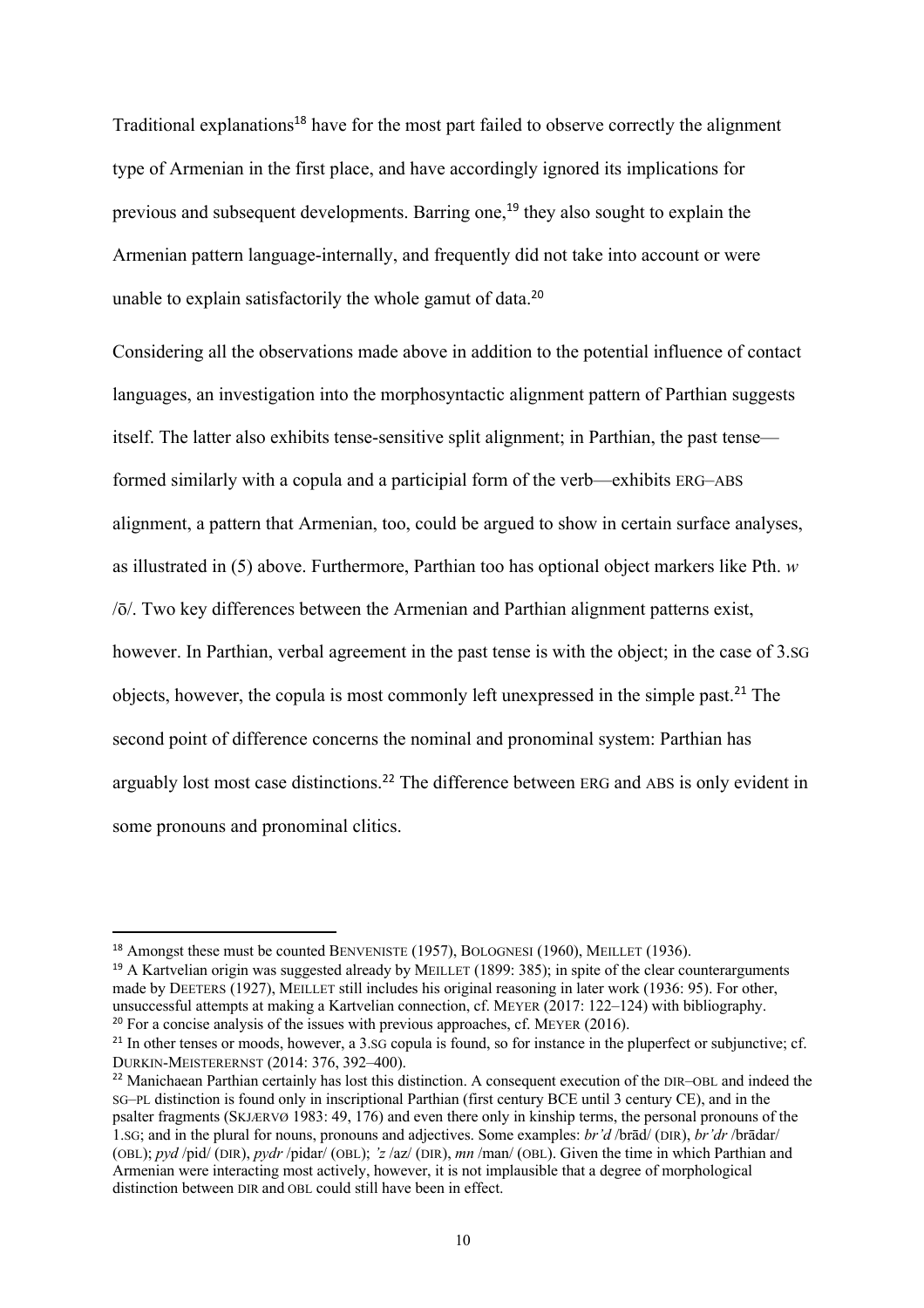In spite of these differences—ERG–ABS alignment, not tripartite; different agent marking case; different verbal agreement—Parthian–Armenian contact provides the most straightforward explanatory model to account for the alignment pattern of Classical Armenian. The diachronic and interactional mechanisms behind this explanation are laid out in what follows.

4. Alignment change: ERG–ABS > TRI > NOM–ACC

Broadly speaking, Armenian alignment change is likely to have taken place as follows:

- (1) Pattern replication: in contact with Parthian, Armenian creates a periphrastic perfect tense based on the Parthian model; this construction follows the original ERG–ABS pattern and, based on the later advent of an invariant 3.SG copula, does not contain a finite verbal form. The ERG function is fulfilled by GEN, while ABS is expressed as NOM.
- (2) Grammaticalisation: the replicated Parthian construction is adapted to the requirements and 'abilities' of Armenian: in parallel to the rest of the verbal system, the original ABS=NOM for the logical object is reanalysed as ACC in the transitive construction, but left unchanged in the intransitive one; an optional copula with Øagreement is introduced.
- (3) Actualisation: the copula becomes more prevalent; the adapted, tripartite pattern begins to destabilise as the incidence of NOM agents rises.
- (4) Disappearance: the TRI pattern is ousted in favour of NOM–ACC alignment.

This outline requires some explanations, which are provided below stage-by-stage.

The creation of the periphrastic perfect tense in stage (1) by pattern replication requires that at least some of the constituent parts of the Armenian pattern have something in common with the Parthian model. In this specific case, this common core is the participle, which as a verbal adjective was used attributively as well as predicatively prior to the creation of the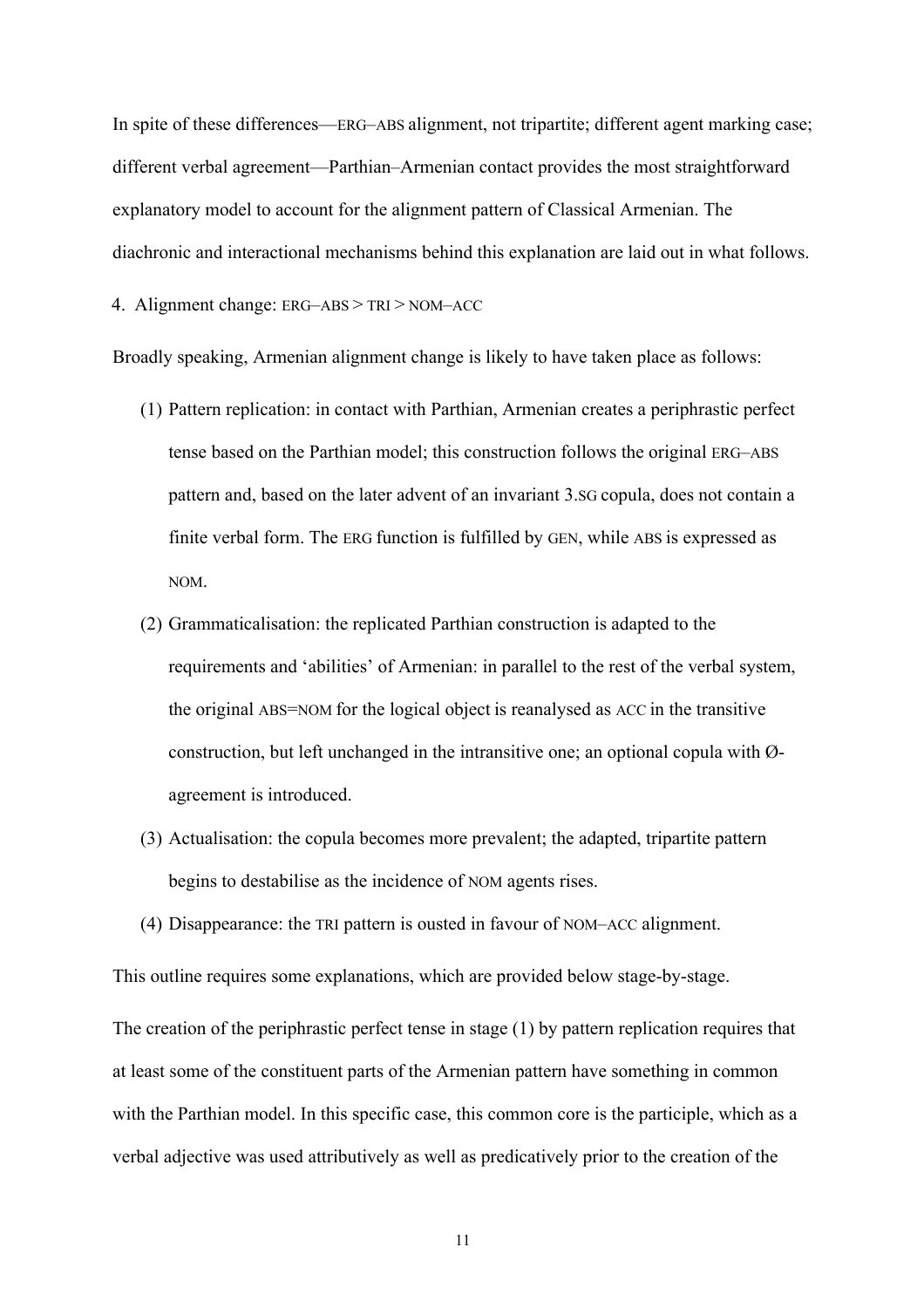perfect.<sup>23</sup> Since this is also true for Parthian, the participle and its adjectival use act as the pivot for the creation of the new Armenian perfect construction; the latter derives its meaning and structure from the Parthian model by two process, pivot matching and polysemy/polyfunctionality copying. 24

In the resulting ERG-ABS alignment pattern, the Parthian OBL had to be expressed in Armenian. By the same set of processes, that is pivot matching and polysemy copying, the Armenian GEN took on this function. It was best suited to this role since, like the Parthian OBL it also expresses possession or appurtenance.<sup>25</sup>

The structure of the earliest instances of the perfect indicate that the use of the copula was not part of the pattern replication process in stage (1). In the earliest texts, Koriwn's *Life of Maštoc'*, the copula is almost completely absent. This is corroborated by the fact that the copula in Armenian never shows object agreement. On this basis, it must be assumed that the Parthian model pattern had a 3.SG object and thus lacked an overt copula.

In stage (2), the post-contact adaptation of the replicated pattern takes place. The two adaptations—the development of ERG-ABS into TRI and the rise of an optional copula—both result from different expressions of system pressure.

As regards argument marking, this pressure is exerted by the other, non-perfect tenses, all of which exhibit NOM–ACC. Owing to the formal identity of NOM and ACC in the singular of the nominal and most of the pronominal system, a reanalysis of direct objects marked NOM in the

<sup>&</sup>lt;sup>23</sup> The participle on its own, esp. when used attributively, does not have transitive force but reflects the historically intransitive-passive morphology of the participle; cf. MEYER (2014: 391–394).

<sup>&</sup>lt;sup>24</sup> Pivot matching is the process of 'identifying a structure that plays a pivotal role in the model construction, and matching it with a structure in the replica language, to which a similar, pivotal role is assigned in a new, replica construction' (MATRAS & SAKEL 2007: 830); polysemy copying denotes the realization of 'the potential of a structure in the replica language to cover the (lexical or grammatical) semantics represented by the model' (2007: 852). If sufficient semantic aspects are shared, the replica language can replicate those uses from the model language which were not previously part of the replica language's grammar; also cf. HEINE (2012), HEINE & KUTEVA (2005: 100).

<sup>&</sup>lt;sup>25</sup> Cf. DURKIN-MEISTERERNST (2014: 292). Armenian could not simply have adopted the morphologically largely unmarked pattern of Parthian nouns, as Armenian word order is far less constrained than that of Parthian.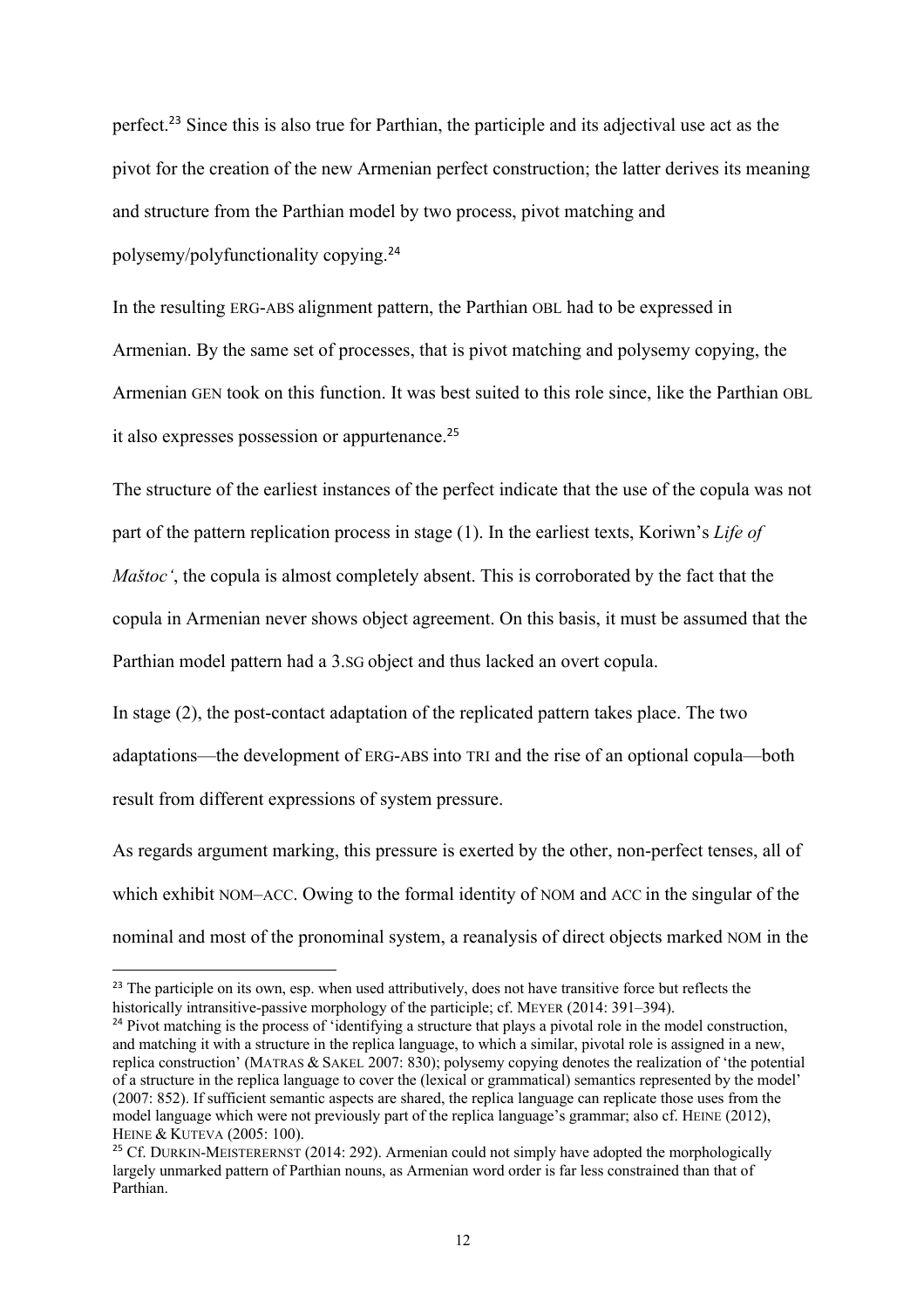periphrastic perfect as ACC is a logical grammaticalization process. It is possible that this process was further aided by the existence of the DOM clitic *z=* mentioned above.

The gradual advent of the copula in the perfect must be due to the fact that in all other, nonperfect tenses, predicates containing lexical verbs are always finite. Since participles are adjectival in character, the choice of the copula to express this finiteness is analogical to copulas used with predicative adjectives. The use of a copula further allows for the creation of—or could have been prompted by the need for—pluperfect and future perfect constructions, using a past or future tense of the copula, respectively. Where possible, the copula agrees with the subject in number and person. In transitive verbs, however, the copula invariably shows Ø-agreement, occurring only in the 3.SG. Like the rise of the copula itself, the reason for the invariability of this form must find a language-internal explanation, too. Given that the occurrence of invariant copulas finds parallels in other languages with TRI alignment or, more broadly, in transition between ERG-ABS and NOM–ACC, a correlation between such alignment patterns and lack of verbal agreement seems plausible. The most obvious explanation stipulates that, while system pressure results in the creation of a copula for the periphrastic perfect, in the absence of verbal agreement licensing with anything but a subject marked NOM, the newly created copula defaults to the least-marked form, in this case 3.SG.

Statistics concerning the incidence of the copula corroborate that it must have developed gradually post-contact, as indicated in stage (1) above already, since its relative frequency steadily rises over the course of the fifth century (see Figure 1).

13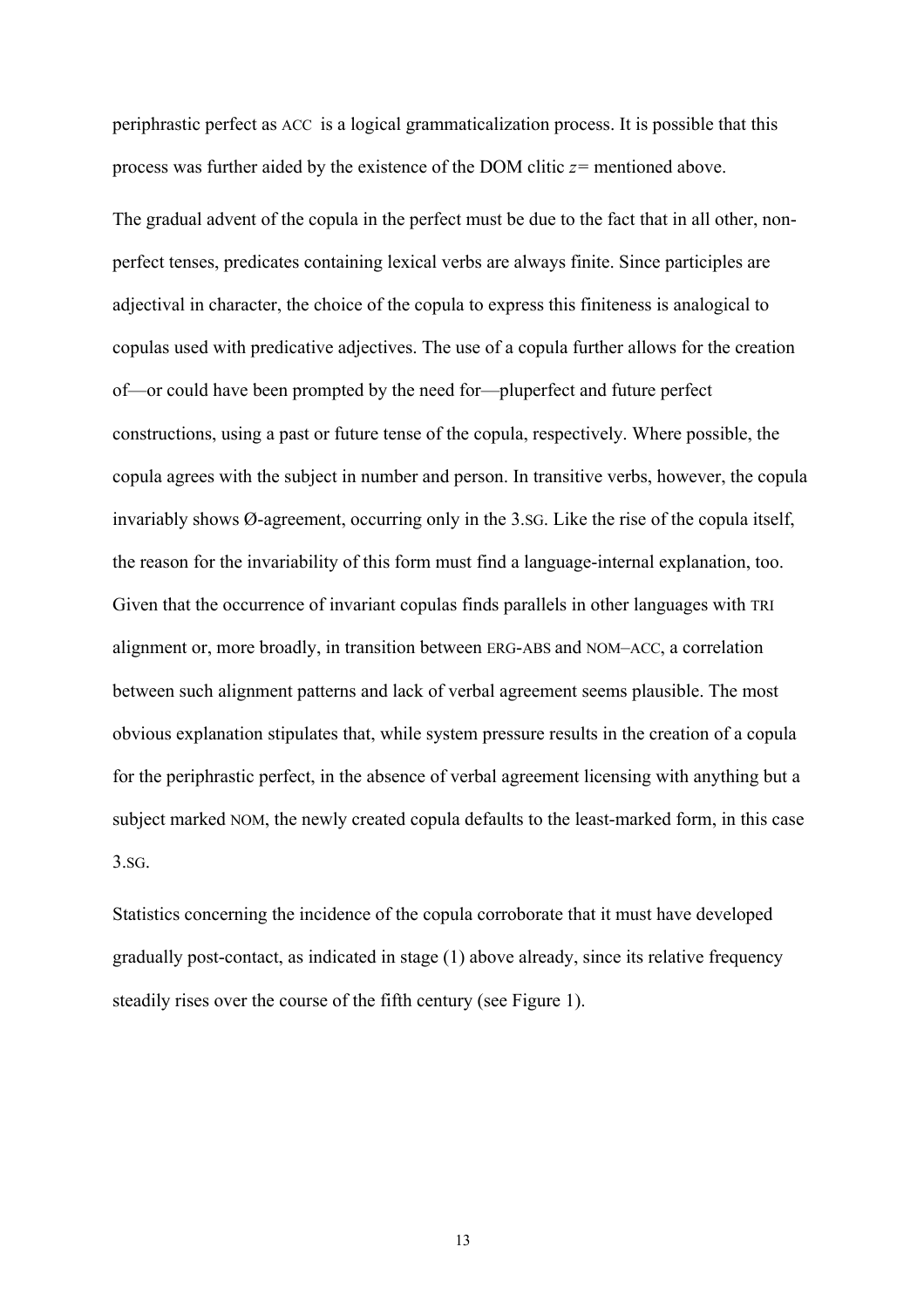

**Figure 1:** Incidence and trend of perfects with copula in fifth-century texts*<sup>26</sup>* By stage  $(3)$ , the copula has become essentially obligatory in the periphrastic perfect.<sup>27</sup> At the same time, however, statistical analysis indicates that the pattern replicated in stage (1) and grammaticalised in stage (2) is not completely stable from the very beginnings of its attestation. Next to the obligatorification of the copula, other actualisation processes are taking place. Already in some of the earliest sources, analogically extended alignment patterns like in examples (7–8) above can be found; here, either the use of NOM for intransitive subjects is extended to agents of transitive verbs (resulting in apparent NOM–ACC alignment), or the use of GEN for transitive agents extended to subjects of intransitive verbs (creating an apparent ERG-ABS pattern). As Figure 2 illustrates, the latter pattern is declining over time whilst the former gains currency; this trend is, once more, in keeping with the pressure exerted by the other, non-perfect tenses, and shows the beginning of the grammaticalization S-curve leading up to stage (4), in which TRI alignment has been ousted in favour of NOM-ABS in all tenses. The rising incidence of the NOM–ACC-type non-standard

<sup>&</sup>lt;sup>26</sup> It is difficult to establish specific dates of publication for these texts. Here and in Figure 2 below, they are arranged in the most commonly accepted chronological order.

<sup>&</sup>lt;sup>27</sup> On obligatorification as a possible, but not universally necessary pathway of grammaticalisation, cf. HOPPER & TRAUGOTT (2003: 32), HEINE & KUTEVA (2007: 34).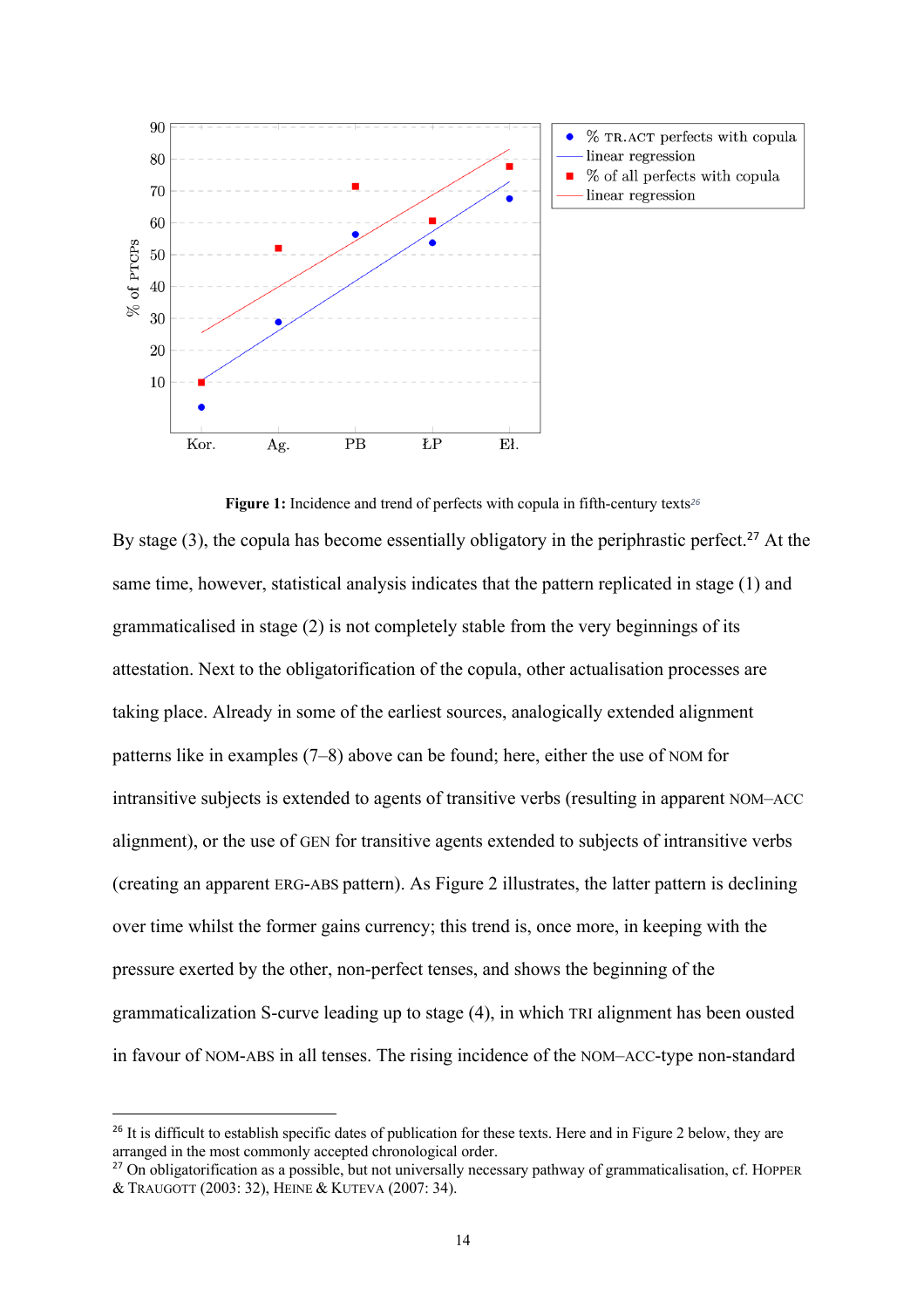pattern even in the earliest texts underlines the transitional nature of TRI alignment in Armenian, as its decline begins while the standard construction is still in the process of actualising core elements like the copula.



**Figure 2:** Incidence of non-standard alignment patterns in fifth-century texts This delineation addresses all of the key questions regarding the perfect construction when compared to its Parthian model: Why a GEN agent? Why a 3.SG copula? Why an ACC object? It provides a relative chronological order of the development of the perfect, from its replication on the basis of a Parthian model via the grammaticalisation and actualisation of a TRI pattern in Armenian to the decline and eventual loss of this pattern in favour of NOM–ACC alignment.

An absolute chronology is more difficult to arrive at, however. The syntactic patterns found in Koriwn suggest that stage (1) must have taken place and terminated prior to the literary attestation of Armenian. Stage  $(2)$  clearly takes place over the course of the  $5<sup>th</sup>$  century CE, and may be overlapping with stage (3) for a significant period of that time; stage (3) is likely to last longest (fifth to eighth centuries CE), since the complete loss of TRI alignment, and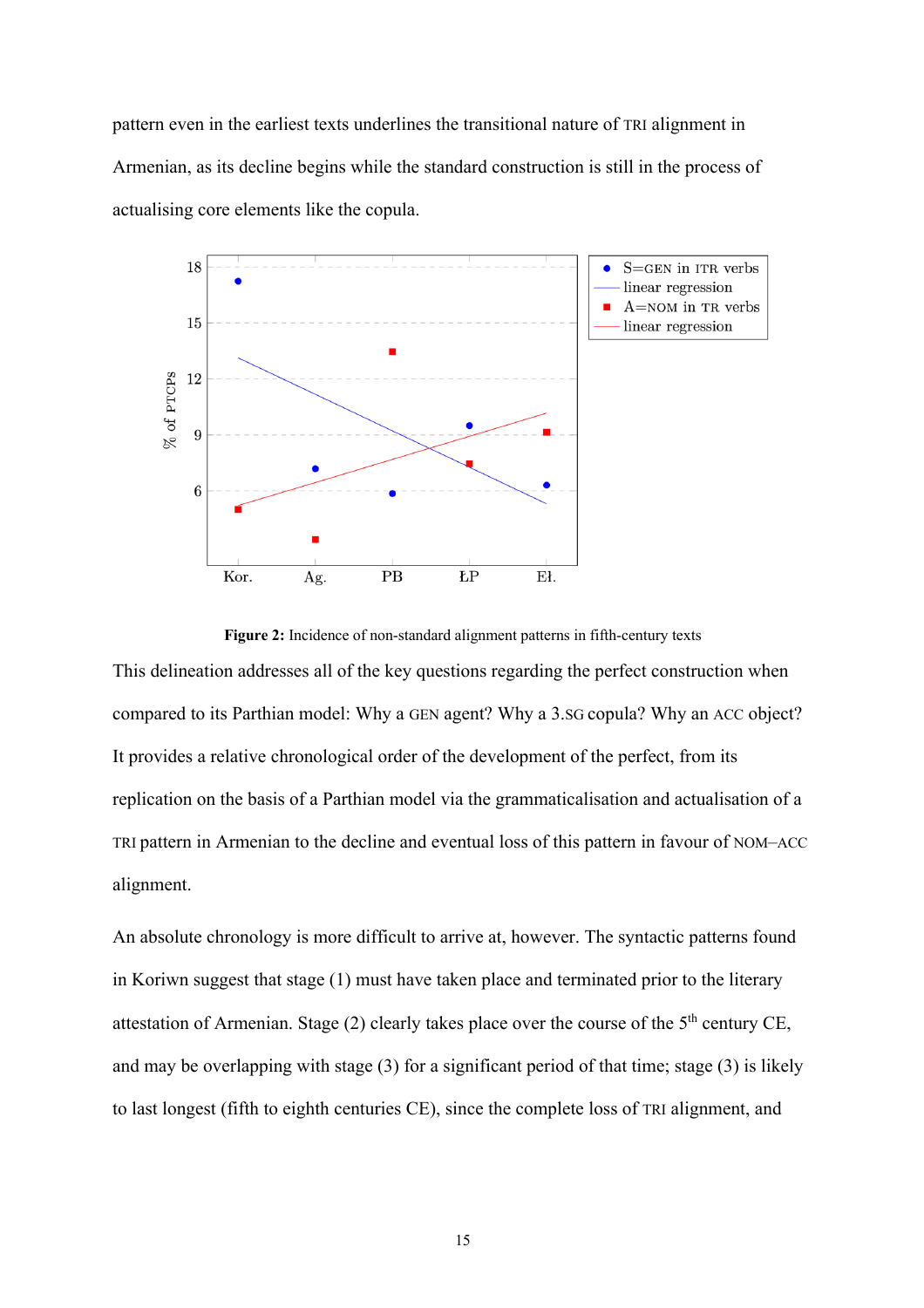thus stage (4) is not effected until the eighth century. The latter parts of stage (3) are in need of further statistical exploration and evaluation.

5. The socio-historical context

The scenario laid out in §§3–4 above relies on the assumption that contact between Parthians and Armenians in the relevant time period was close enough to facilitate not only lexical and morphological borrowing, but also pattern replication of syntagmata like the Parthian past tense. This and the following section seek to support this assumption first with clear historical evidence of such close contact, and secondly with an outline of the probable socio-linguistic situation obtaining in late pre-literary Armenia.

There are four aspects of particular historical significance that support close ties between Armenians and Parthians in this period:

- 1) Governance: Parthian rule over Armenia for almost four centuries;
- 2) Religion: conversion of Armenia to Christianity in the early fourth century;
- 3) Society: clear evidence of Parthian–Armenian intermarriage and tutelage;
- 4) Foreign Policy: frequent military conflicts with the neighbouring Sasanians, suggesting Parthian identification with the Armenians;
- 5) Language: absence of any documentary evidence in the Parthian language from this time and region.

Each of these aspects deserves a few explanatory notes.

The Armenian Kingdom was ruled for almost 400 years by Parthians in particular, and prior to that had been under general Iranian rule since the days of Darius I.<sup>28</sup> Parthian rule over Armenia began in 53 CE, when the Parthian King Vologaeses I installed his younger brother,

<sup>&</sup>lt;sup>28</sup> For an overview of Armenian history prior to Arsacid rule, cf. GARSOÏAN (1997a).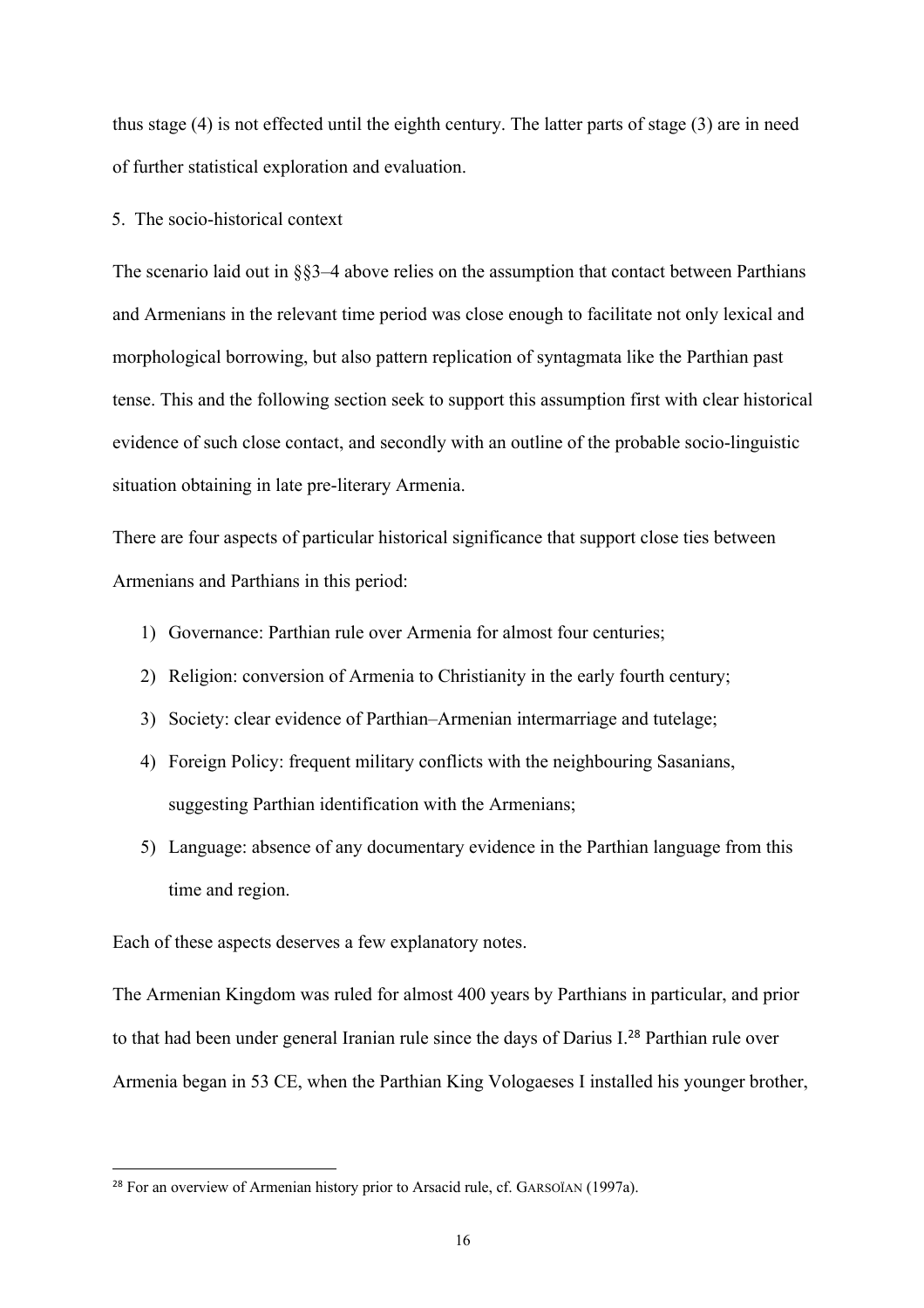Trdat I on the Armenian throne;<sup>29</sup> from this point onward, a member of the junior branch of the Arsacid Parthian ruling house would reign over Armenia until the transformation of the kingdom into a Sasanian *marzpanate* in 428 CE. Parthian rule is further cemented by the establishment of a hereditary dynasty in the beginning of the third century CE, just prior to the fall of the Arsacid Empire. Xosrov I (*r.* 198–217 CE), having succeeded his father Vałarš II, passed on the crown to Trdat II and thus established a largely unbroken succession until the end of Armenian autonomy. The existence of a Parthian-speaking ruling family, further compounded by the presence of other noble families of Parthian origin,<sup>30</sup> makes Parthian the overt prestige language at court and for the upper echelons of society, thus motivating the acquisition and imitation of Parthian by Armenian-speakers, or indeed of the Parthians' idiolectal use of Armenian.

Next to the fall of the Arsacid Empire in 224 CE, which resulted in the rise of the Middle Persian-speaking Sasanians and the delegation of the Parthians to second rank in their old domain, the Christianisation of the Armenians by Gregory the Illuminator is the single most important process aligning the Parthian nobility with their Armenian subjects. If the historiographic literature is to be believed, the pivotal moment in this process—the conversion of King Trdat III—is particularly relevant since it involves the conversion of the ethnically Parthian ruler of Armenia adopting Christianity at the hands of another Parthian, Gregory.<sup>31</sup> This change induced a further separation between the Armenians and their Parthian rulers on the one hand, and the neighbouring Sasanian Empire on the other hand,

 $29$  This installation was ratified later in the treaty of Rhandeia (61 CE), according to which the rule over Armenia would fall to an Arsacid who was nominated and invested by Rome. Trdat I, although he had reigned since 53 CE, was only crowned by Nero in 66 CE.

<sup>&</sup>lt;sup>30</sup> Overviews of the genealogy of Arsacid and other Armenian families can be found in TOUMANOFF (1969; 1976).

<sup>&</sup>lt;sup>31</sup> This is the version of the Christianisation of Armenia as told by Agat'angelos; for a critical perspective, cf. GARSOÏAN (1997b: 81–84).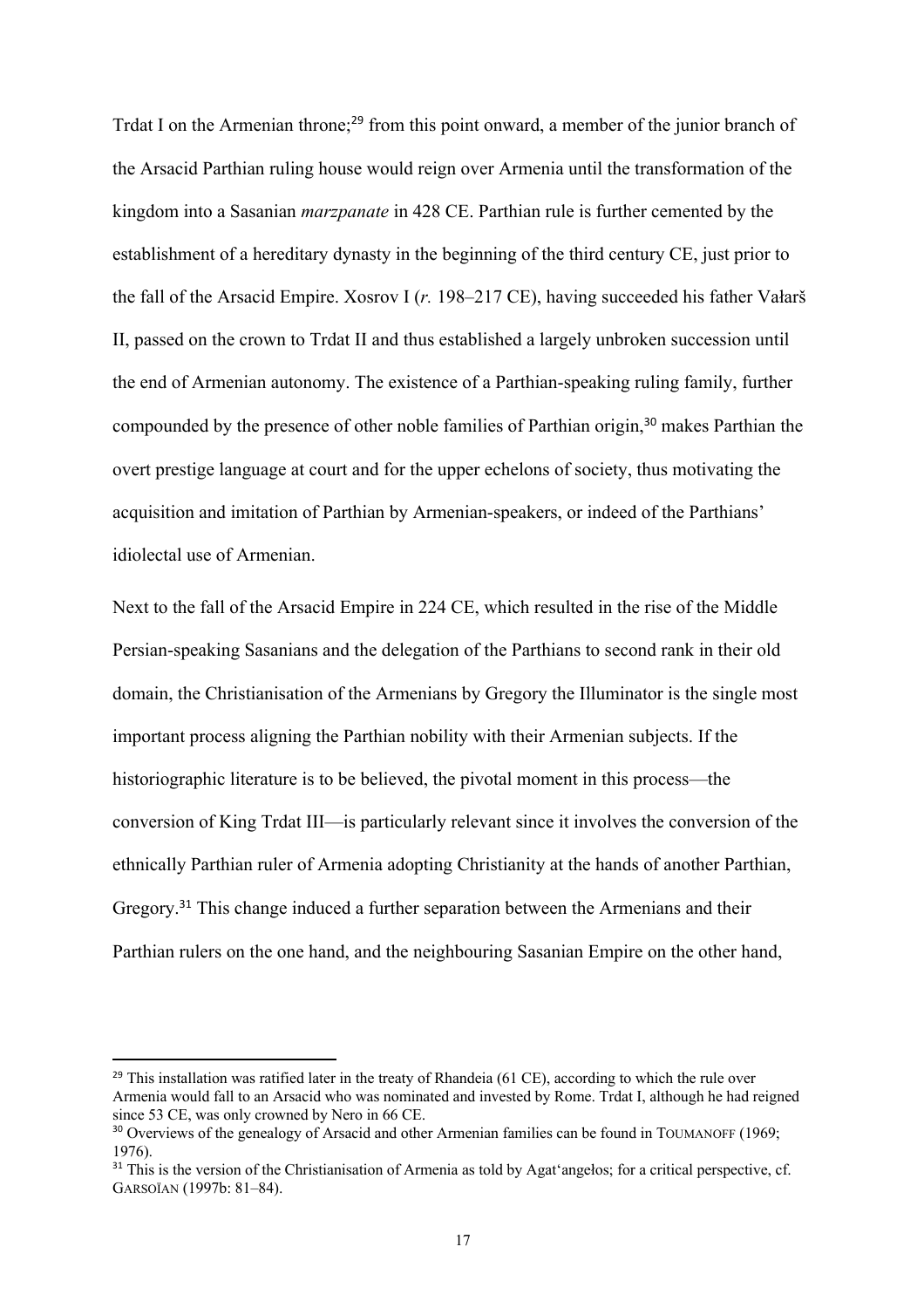whose Zoroastrian religion the former had shared until this point.<sup>32</sup> Whether Trdat III's decision to adopt Christianity was wholly motivated by religious concerns is unclear, since political calculations may have favoured such a separation from the Sasanians as well.<sup>33</sup> By the beginning of the fifth century, Christianity had succeeded in developing sufficiently strong roots in Armenia to warrant translation of the Bible into Armenian; this required the creation of an alphabet suitable for writing the language and heralded the beginning of the Armenian literary tradition. In the centuries and millennia to come, Christianity and their language would develop into two of the primary pillars of Armenian identity; that the former's foundation was laid and subsequently maintained by Parthians suggests, if perhaps not quite yet an Armenian-Parthian identity, but at least a willingness on part of the ruling class to identify with their subjects.

This willingness also finds expression in certain customs in the higher echelons of Armenian society, particularly among the *naxarar* ('noble') families. Two of these customs are particularly suitable for creating or fostering multilingualism: intermarriage between Armenian and Parthian families, and the *dayeak* ('tutor') system, an 'institution [...] whereby naxarar youths were raised by foster-fathers of their own social class.<sup>34</sup> A prominent and traditional instance of this kind of tutelage can be found in the relationship between the Armenian Arsacid dynasty and the Mamikonean family; the latter's head held the hereditary office of *sparapet* ('commander-in-chief') and would also act as *dayeak* for the heir-apparent to the Arsacid throne. The same two families have also been known to intermarry, so e.g. in the case of Vardanduxt, daughter of Manuēl Mamikonean, and King Aršak III in the late

<sup>&</sup>lt;sup>32</sup> Conversion is, of course, a process, and not accomplished overnight: Agat'angelos details Gregory's efforts to spread Christianity in the early third century in some detail; Koriwn, in turn, writes about Mesrop Maštoc', who lived a century later and was still engaged in the (re-)Christianisation of the country. For the purposes of the court and the ruling classes, as well as for international politics, however, the principle *cuius regio, eius religio* applies.

 $3\overline{3}$  BOYCE (1979: 84).

<sup>34</sup> GARSOÏAN (1989: 521).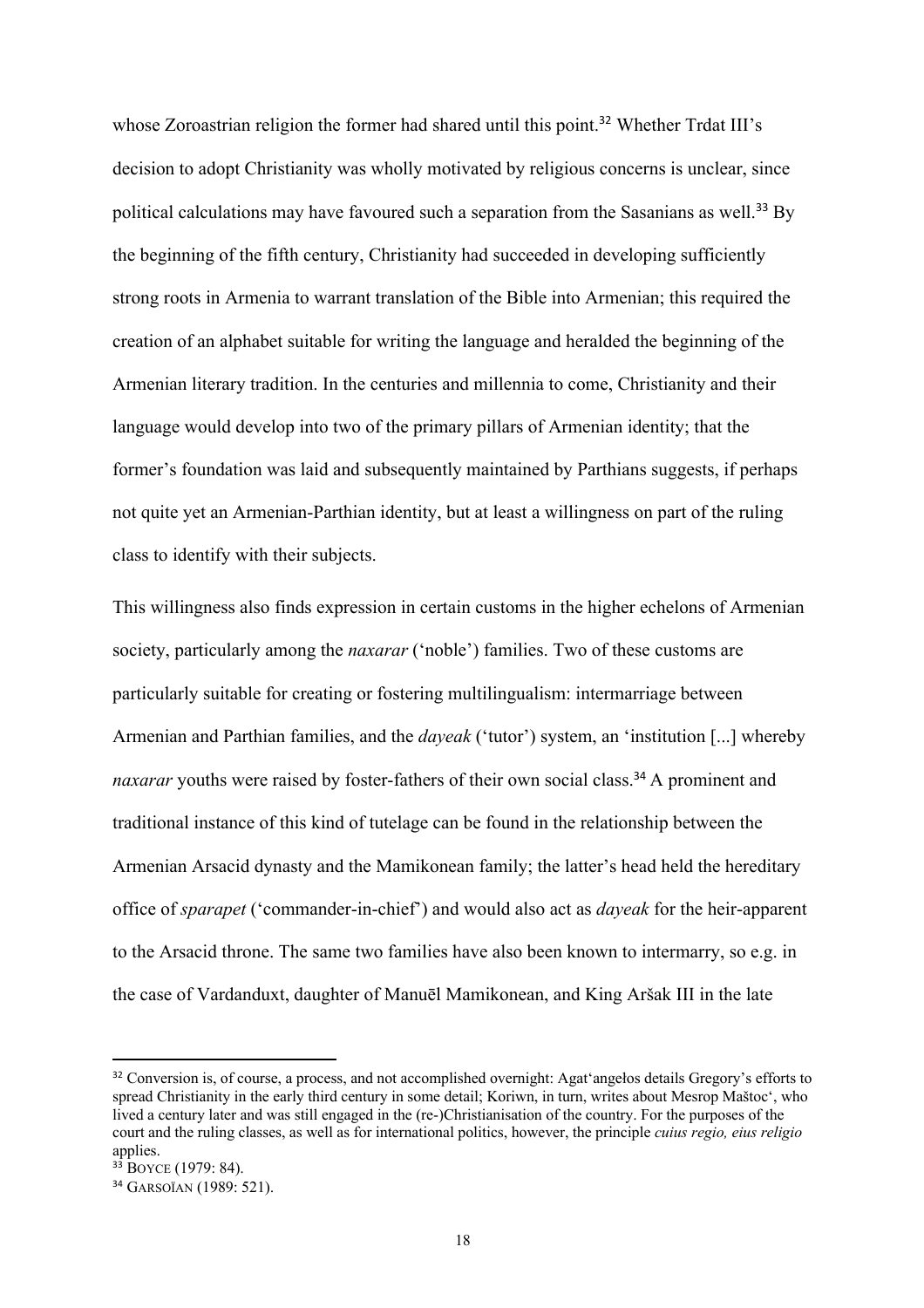fourth century.<sup>35</sup> While political considerations are more likely to have been the prime reason for establishing such familial ties than linguistic ones, at least one historiographic sources suggests that clear communication between powerful married couples and by extension their families was of importance: 'only through intermarriage will they [the Armenians and Iranians] communicate with each other'.<sup>36</sup>

While many of the contemporaneous historiographic sources touch on all of the above aspects, most of them chiefly deal with politics and warfare. In this context, too, the Parthian rulers of Armenia side with their subjects for the most part and over the centuries try to set themselves apart from their Sasanian neighbours, often in armed conflict. In the third century, the Armenians fought back numerous Sasanian incursions under King Trdat II (*r.* 217– 252);<sup>37</sup> Roman losses and Sasanian successes in the middle of the century led to a short period of Sasanian rule over Armenia (*c.* 258–87), which had temporarily lost its importance as a buffer state between East and West.<sup>38</sup> Once Trdat the Great (*r. c.* 298–330), another Arsacid Parthian king, had ascended the Armenian throne, however, he pursued a stringently anti-Sasanian policy, not only by making Christianity the *de facto* state religion, as outlined above, but also by spending 'the whole period of his reign devastating the land of the Persian kingdom'.<sup>39</sup> Across the board, the general depiction of the Sasanians in fifth-century Armenian historiographic literature is negative, whilst the Arsacids are on the whole portrayed not only in a positive light, but indeed as the natural rulers of Armenia.<sup>40</sup>

By considering together these aspects of Parthian–Armenian relations—long-term Parthian ruler over Armenia; a shared religion; ties of marriage and tutelage; and a largely anti-

<sup>&</sup>lt;sup>35</sup> For a fuller discussion with bibliography of the relevance of intermarriage and tutelage, cf. MEYER (2017: 307–309).

<sup>36</sup> ŁP §12.

 $37$  Ag.  $823$ .

<sup>38</sup> For a concise account of this uncertain and disputed time period, cf. GARSOÏAN (1997b: 73–75).

<sup>39</sup> Ag. §123.

<sup>40</sup> For a discussion of the term Arm. *bnak tēr* 'natural lord', cf. GARSOÏAN (1976: 180, 196–7; 1989: 517). This positive depiction is, of course, likely due to the patronage of the writers by the Parthian ruling class.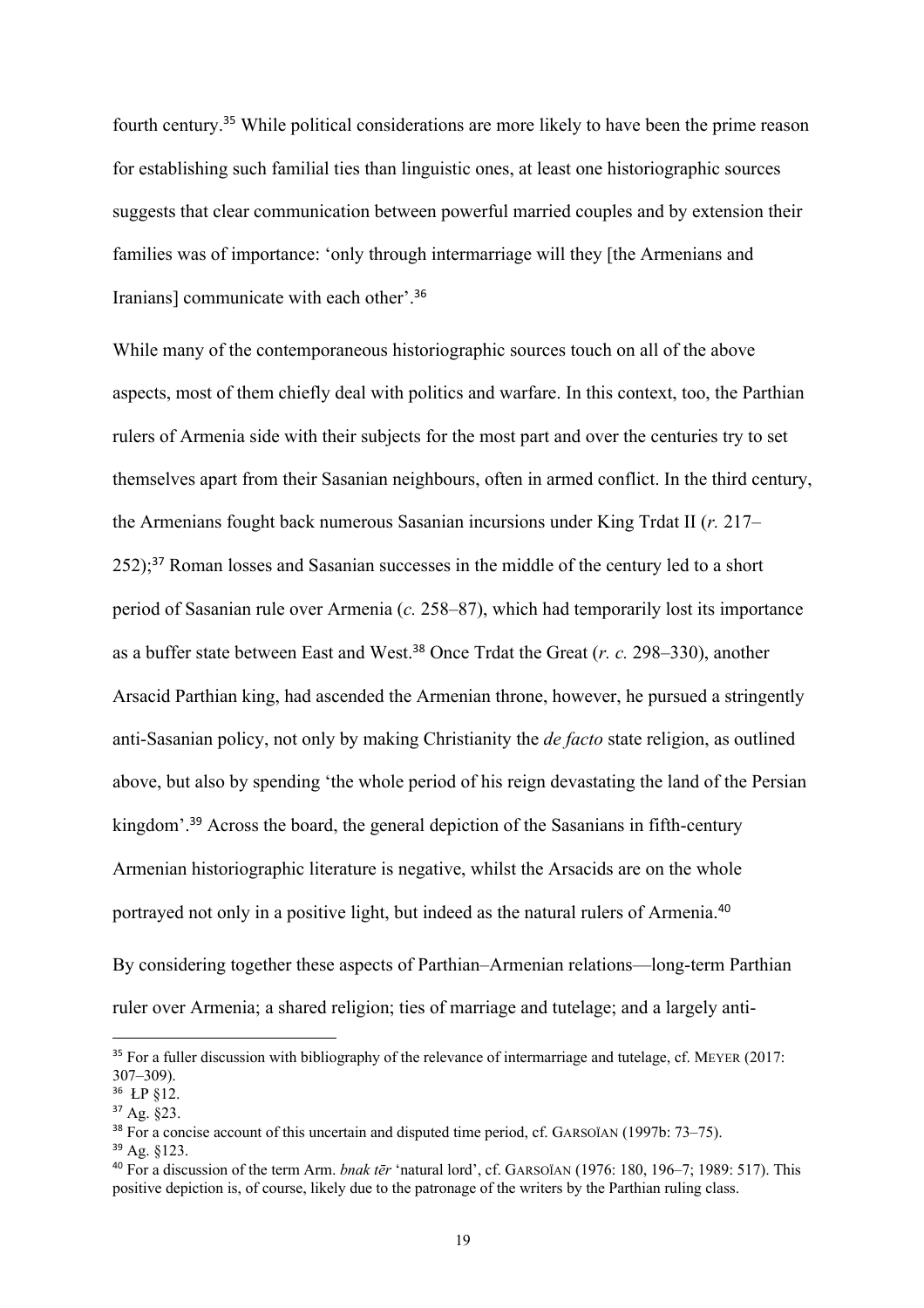Sasanian foreign policy—the conclusion suggests itself that the Parthian ruling class had integrated well with its Armenian subjects, likely to the extent of identifying with them at the exclusion of their Sasanian cousins. This is fruitful ground for extensive and deep language contact. The final question to consider, namely that of the specifics of this contact situation, will be dealt with in what follows.

6. Changing alignment: the first 'death' of Parthian

The socio-historical setting laid out above, when taken together with the large number of Parthian lexical borrowings into Armenian and the Armenian syntactic patterns replicated on the basis of Parthian models, suggests that the most plausible contact situation is a superstrate shift, viz. the adoption of a language of the socio-economically less powerful speech community (here: Armenian) by a socio-economically more powerful speech community (here: the Parthian ruling class).<sup>41</sup> This kind of scenario is also applicable to, e.g., Britain in the centuries after the Norman Conquest in 1066, when the French ruling class over time adopted English as their main means of communication, all the while Norman French left its imprint on the English language.<sup>42</sup> In particular, both the Parthian–Armenian and the French– English context have two things in common: the comparatively small number of superstrate language speakers and the loss of a power-base during contact.<sup>43</sup>

Next to the linguistic and socio-historic data presented above, there is one further indication that the Arsacid Parthians adopted Armenian as their language: the lack of any Parthian-

<sup>&</sup>lt;sup>41</sup> For a general overview of language shift in contact situations and associated concepts, cf. THOMASON  $\&$ KAUFMAN (1988: 37–46, 110–146), THOMASON (2003; 2008), MYERS-SCOTTON (2002: 48–51).

 $42$  For a full discussion, cf. MEYER (2017: 332–336)

<sup>&</sup>lt;sup>43</sup> The percentage of Norman French speakers in Britain is unlikely to have exceeded ten percent of the populace; more conservative estimates suggest closer to one percent (BERNDT 1965: 147); no specific numbers for Parthians in Armenia are available, but since they constituted only a part of the ruling elite, they are unlikely to have made up a significant percentage of the populace. As for the loss of a powerbase, the fall of the Parthian Empire in 224 might be compared to the loss of Normandy in 1204.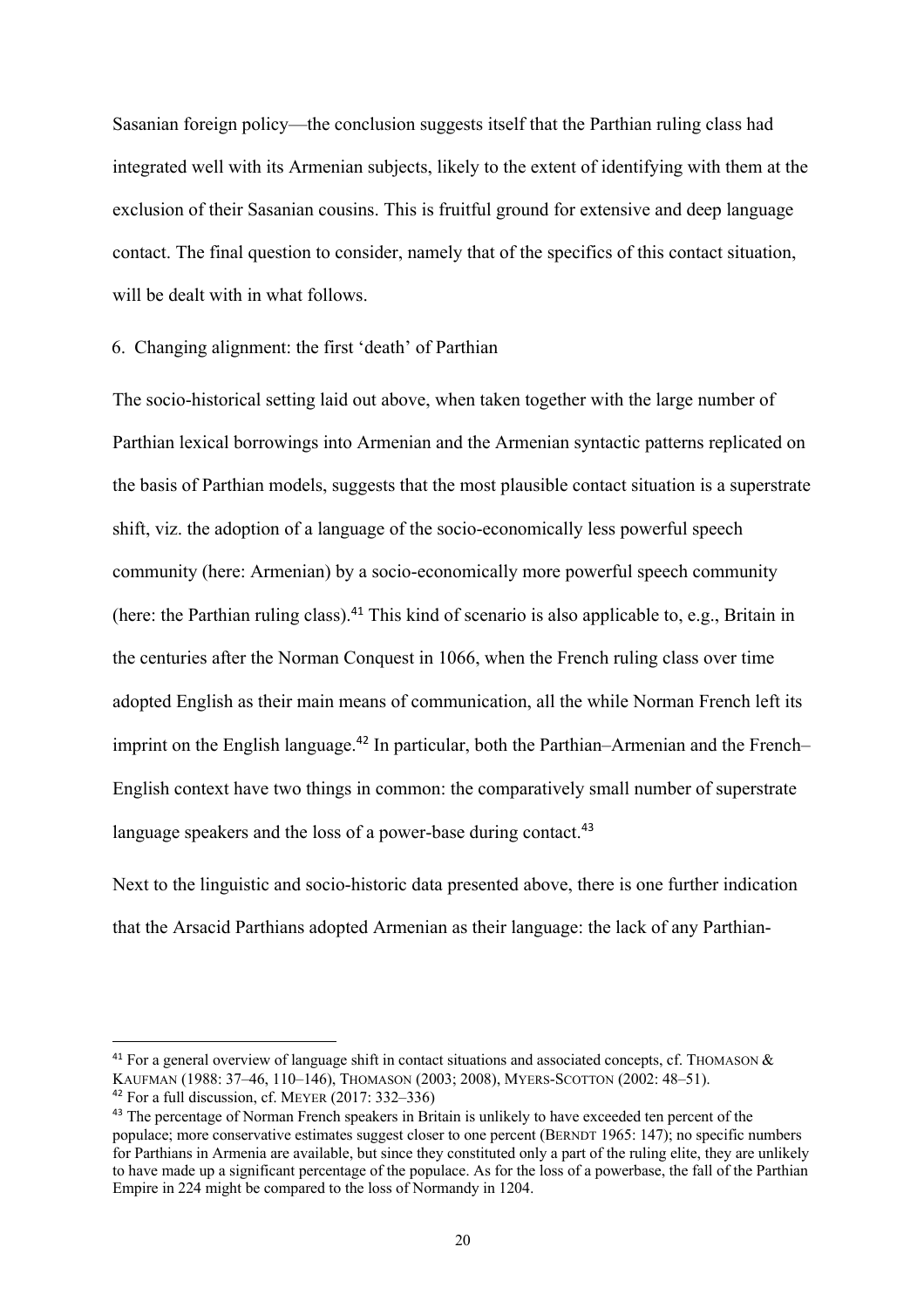language documents from the Armenian Kingdom in the almost four centuries of their rule.<sup>44</sup> After the fall of the Arsacid Empire in 224 CE, Parthian quickly lost its relevance even in its former core territory; the last multilingual Sasanian inscriptions in which Parthian figures are those of Narseh (*r.* 293–303). Indeed, there is a considerable attestation gap between the last epigraphic attestation of Parthian (late third century CE) and its literary use the as the liturgical language of Manichaeism in the documents from Turfan (ninth–tenth century CE).<sup>45</sup> Judging by the form of the language used in the latter, Parthian was no longer spoken natively at that time; its 'death' must fall somewhere in this time period, viz. between the fourth and ninth centuries.<sup>46</sup>

The Armenian data suggests that the Arsacid rulers of Armenia were one of the first Parthian speech communities to switch to the locally dominant language as their primary means of communication. This is backed up not only by the linguistic and socio-historical material presented above, but also by the fact that all of the literature about the Arsacid dynasty in Armenia comes from sources in Armenian, not Parthian. While the absence of evidence is not evidence of absence, based on what is known at present it stands to reason that this first localised 'death' of Parthian in Arsacid Armenia is owed to the shift of Parthian-speakers to Armenian and the resulting demise of Parthian over the course of a few generations.

When this shift is likely to have commenced is a difficult question, as the data is insufficient to make such determinations. The establishment of a hereditary Arsacid dynasty in Armenia in the early third century, the Fall of the Arsacid Empire at the hand of the Sasanians in 224,

<sup>&</sup>lt;sup>44</sup> The Parthian inscriptional evidence in general is very limited. Next to the Nisa ostraka, there are three letters from Avroman and one from Dura Europos, a number of inscriptions of Arsacid kings from the time of the Parthian Empire, and Arsacid coin legends (DURKIN-MEISTERERNST 2014: 4). The inscription of Artašēs I at Zangezur may be Parthian, but is written largely in Aramaic heterograms and belongs to an earlier dynasty, the Orontids (PÉRIKHANIAN 1966).

<sup>&</sup>lt;sup>45</sup> The date of original composition of these texts may, of course, be much earlier (DURKIN-MEISTERERNST) 2014: 7–9).

<sup>46</sup> There are significant differences of opinion on the subject of the demise of Parthian as a 'living' language, ranging from the end of the fourth century as a *terminus post quem non* (CHRISTENSEN 1930: 4–5; GHILAIN 1939: 28) to the seventh century (DURKIN-MEISTERERNST 2014: 3).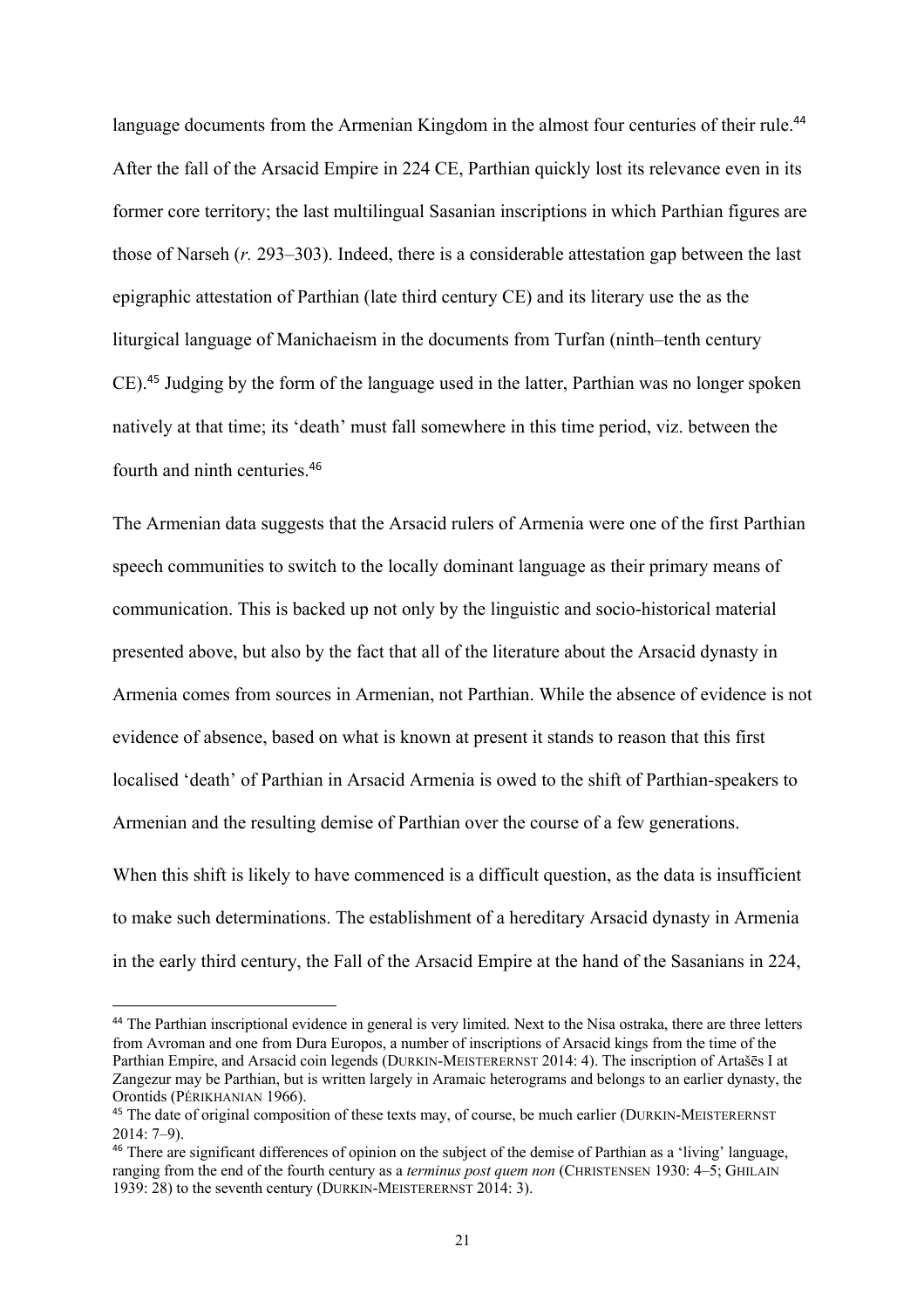and the Christianisation of Armenia at the end of that century make it a likely candidate for a *terminus a quo*; the invention of the Armenian alphabet and subsequent beginning of a literary tradition entail a plausible *terminus ante quem*. The resulting time period, from the middle of the third to the end of the fourth century, is certainly long enough for a superstrate shift like this to take place.<sup>47</sup>

7. Conclusions

This paper set out to advocate three points: the Iranian origin of the Armenian perfect; the transitory nature of its tripartite alignment pattern; and the superstrate shift of Parthians to Armenian. An attempt has been made to show that the explanations proffered here are a cogent account not only of the development of the periphrastic perfect itself, but also of the Armenian socio-linguistic situation in and before the fifth century CE; one caveat, frequently implied in the above description and analysis, bears repeating here *expressis verbis*: much of the linguistic and extra-linguistic evidence concerning pre-literary Armenian and the ancient socio-linguistics in general is based on indirect, circumstantial, or external evidence and inferences; since the linguistic evidence remaining from this time period—synchronic as well as diachronic—is imperfect, so any understanding of the data cannot be more than an approximation of the truth.

That being said, all of the arguments brought forward here have good evidentiary support: the conclusions drawn concerning the contact-based origin of the perfect have contemporary parallels in other constructions gained through pattern replication; the delineation of the

 $47$  The Parthians of the generation in which this shift began were likely unbalanced bilinguals with Parthian as a dominant language. Their social status lent prestige to their idiolectal form of Armenian, sufficiently so to be adopted as the general language of court. The next generation are initially brought up with Parthian as their heritage language, and come into contact with Armenian either in the context of residing with their *dayeak* (tutor), acquiring the Partho-Armenian idiolect of their parents, or both. This, or a subsequent generation, in their lifetime would have shifted to Armenian entirely, speaking either the idiolect of generation 1, or their own Parthian-influenced version of Armenian. Their usage—including the use of Parthian patterns such as the periphrastic perfect—is in time adopted by native Armenian speakers of the ruling classes as well, and crystallises as the Classical Armenian used in fifth-century literature (MEYER 2017: 328–329). This is, by necessity, only a hypothetical and speculative account, but seems to fit the data best.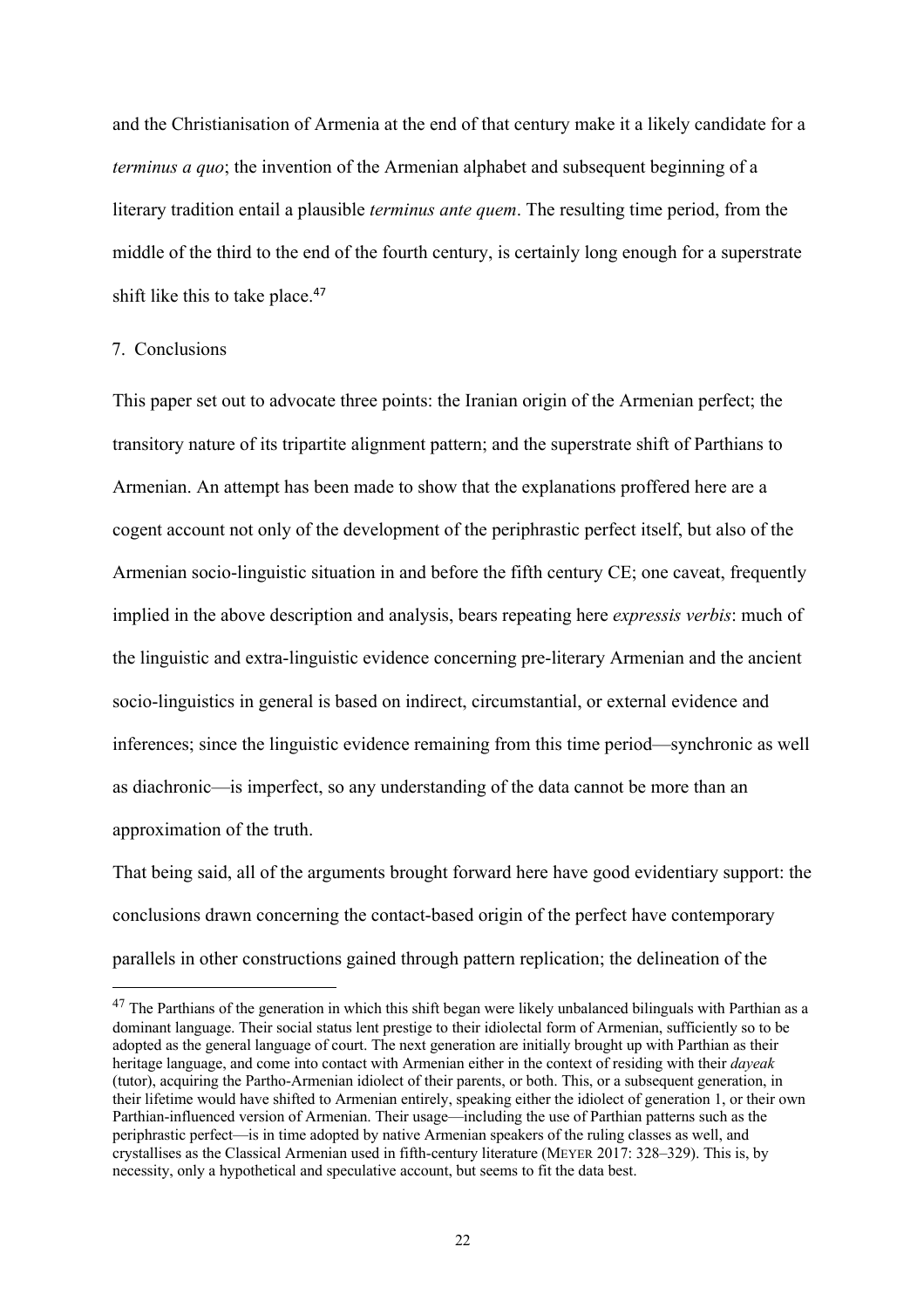development of the perfect itself is backed by statistics; and the explanation of the Parthian superstrate shift has historical parallels in similarly constituted historical linguistic communities. Further corroboration, mitigation, or refutation of these points will have to be found in the course of further research. The study of perfect syntax in sixth- and seventhcentury texts will indicate whether the trends evident in the fifth century continue at pace. Comparisons of Armenian and Middle Iranian syntax will unearth whether other structural similarities may be due to language contact between the two languages. Potential archaeological finds of Parthian documents from the first half of the first millennium CE could indicate that Parthian had not died a 'localised death' as mooted here. Until such time, however, the conclusions presented here may stand, and Iranian–Armenian language contact must be seen in a new light, namely as even closer than thought until a few years ago. The reasoning presented here also emphasises, once more, that only the consideration of both linguistic and extra-linguistic data can yield anything resembling the full picture of historical socio-linguistics, and that, furthermore, extra-linguistic data can have a meaningful impact on the diachronic reconstruction of a syntactic pattern.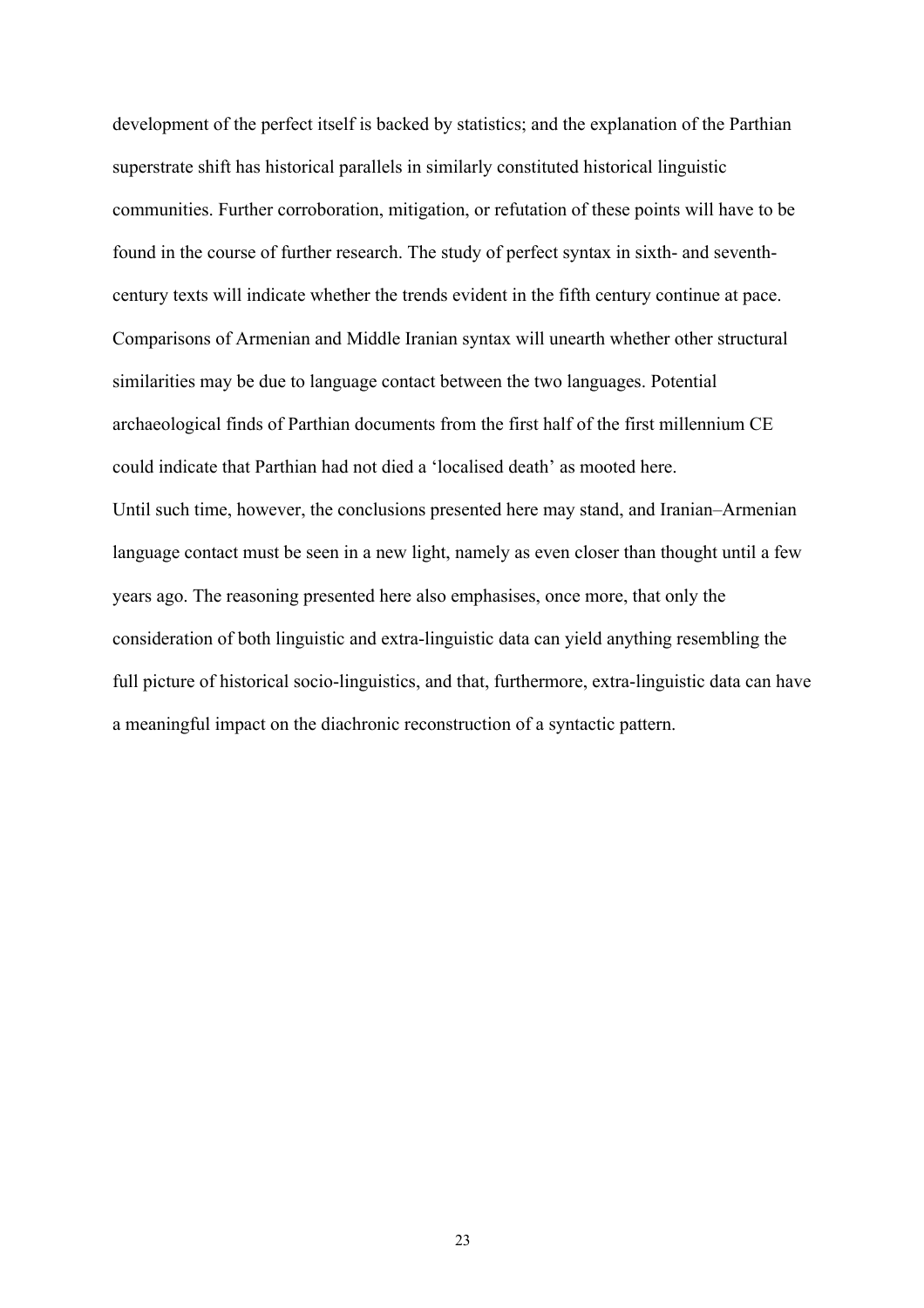## Acknowledgements

Versions of this paper were presented at two conferences, *Variation and Change in the ancient Indo-European Languages* (Oxford, May 2018) and the *8th International Conference on Iranian Linguistics* (Yerevan, October 2018). I am grateful to James Clackson, Theo Maarten van Lint, Wolfgang de Melo, and Elizabeth Tucker for their constructive comments and suggestions on this topic, and equally to the anonymous reviewers for their constructive criticism; all errors of fact or omission are, of course, mine.

Correspondence Details Dr Robin Meyer Université de Lausanne Section des sciences du langage et de l'information Quartier Chamberonne Bâtiment Anthropole CH–1015 Lausanne Suisse

Abbreviations and Transliteration

Abbreviations in glossing follow the Leipzig Glossing Rules; Armenian is transliterated according to the Hübschmann-Meillet-Benveniste system as used by the *Revue des Études Arméniennes.*

Ag. = Agat'angełos, History of Armenia THOMSON (1980)

Eł. = Ełišē, *The History of Vardan and the Armenian War* THOMSON (1993)

Kor. = Koriwn, Life of Maštoc' MAKSOUDIAN (1985)

ŁP = Łazar P'arpec'i, *History of the Armenians* KOUYMJIAN (1985)

PB = P'awstos Buzand, *The Epic Histories* GARSOÏAN (1984)

References

- Ajello, R. (1973). 'Sulla "frase relativa nominale" e su alcuni procedimenti formali di unione di determinate e determinante in armeno classico', *Studi e saggi linguistici*, 13: 141– 184.
- ——. (1997). 'Armeno'. Giacalone Ramat A. & Ramat P. (eds) *Le lingue indoeuropee*, new., pp. 225–54. Il Mulino: Bologna.

Belardi, W. (2003). *Elementi di armeno aureo*. Rome: Il Calamo.

Benveniste, É. (1957). 'Mots d'emprunt iraniens en arménien', *Bulletin de la Société Linguistique de Paris*, 53: 55–71.

——. (1964). 'Élements parthes en arménien', *Revue des Études Arméniennes*, 1: 1–39.

Berndt, R. (1965). 'The linguistic situation in England from the Norman conquest to the loss of Normandy', *Philologica Pragensia1*, 8: 145–163.

Bolognesi, G. (1960). *Le fonti dialettali degli imprestiti iranici in armeno*. Milan: Società Editrice Vita e Pensiero.

——. (1988). 'La stratificazione del lessico armeno nell'opera di J. J. Schröder'. Albrecht J., Thun H., & Lüdtke J. (eds) *Energeia und Ergon : sprachliche Variation, Sprachgeschichte, Sprachtypologie. Studia in honorem Eugenio Coseriu*, pp. 561–571. Narr: Tübingen.

Boyce, M. (1979). *Zoroastrians: Their Religious Beliefs and Practices*. London/Boston: Routledge & Kegan Paul.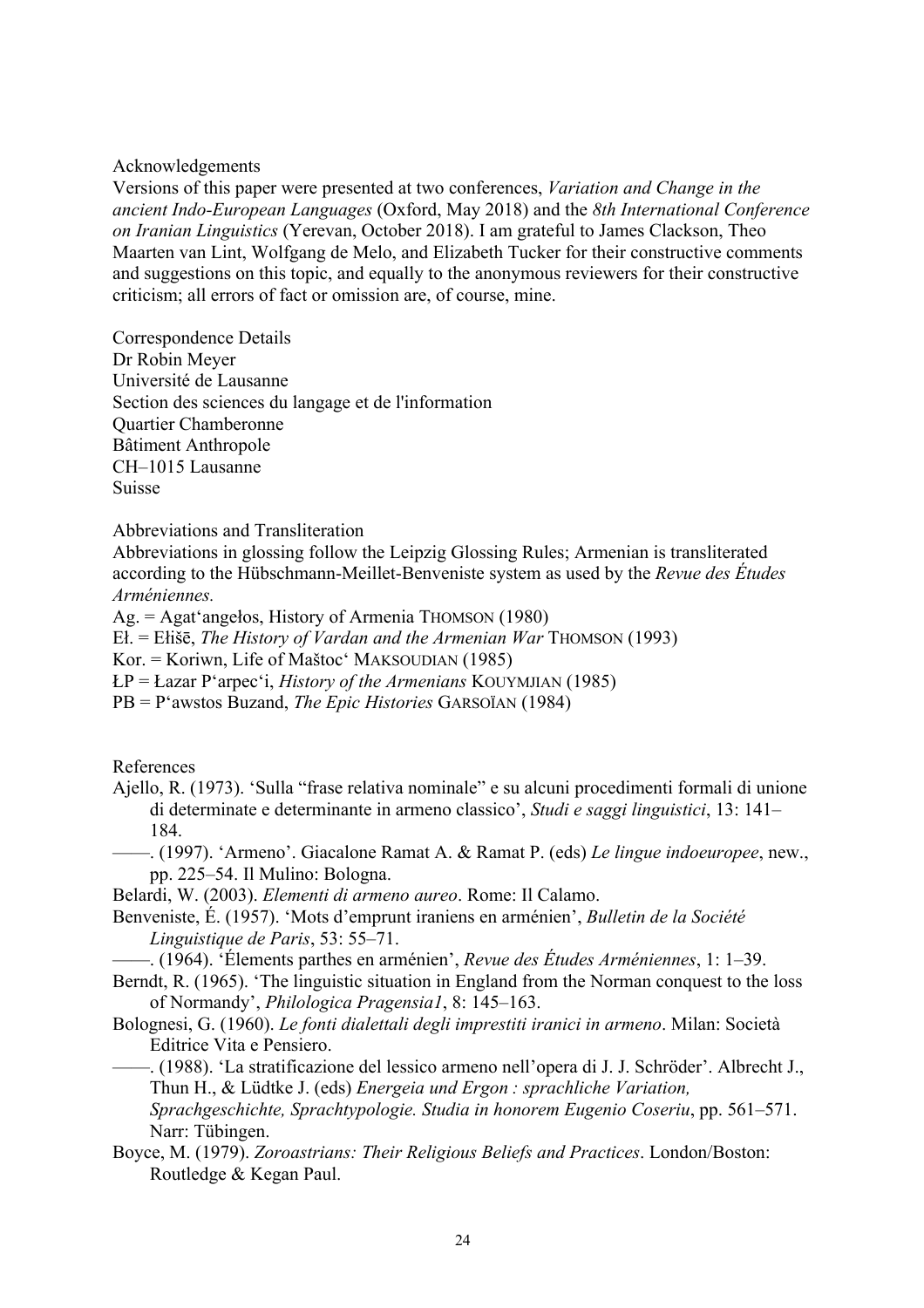Christensen, A. (1930). *Contributions à la dialectologie iranienne*. Copenhagen: Bianco Lunos.

Comrie, B. (1978). 'Ergativity'. Lehmann W. P. (ed.) *Syntactic Typology. Studies in the Phenomenology of Language*, pp. 329–94. Harvester Press: Sussex.

Deeters, G. (1927). *Armenisch und Südkaukasisch*. Leipzig: Verlag der Asia Major.

Dixon, R. M. W. (1994). *Ergativity*. Cambridge: Cambridge University Press.

Durkin-Meisterernst, D. (2014). *Grammatik des Westmitteliranischen (Parthisch und Mittelpersisch)*. Vienna: Verlag der Österreichischen Akademie der Wissenschaften.

Garsoïan, N. G. (1976). 'Prolegomena to a study of the Iranian aspects in Arsacid Armenia', *Handes Amsorya*, 90: 177–234.

—— (Ed.). (1984). *Buzandaran patmutʿiwnkʿ= (The epic histories) : also known as, Patmutʿiwn Hayocʿ (History of Armenia)*. Delmar, NY: Caravan Books.

——. (1989). *The Epic Histories (Buzandaran Patmut`iwnk`)*. Cambridge, MA: Harvard University Press.

——. (1997a). 'The Emergence of Armenia'. Hovannisian R. G. (ed.) *The Armenian People from Ancient to Modern Times, vol. 1: The Dynastic Periods, from Antiquity to the Fourteenth Century*, pp. 37–62. St Martin's Press: New York.

——. (1997b). 'The Aršakuni Dynasty (A.D. 12–[180?]–428)'. Hovannisian R. G. (ed.) *The Armenian People from Ancient to Modern Times, vol. 1: The Dynastic Periods, from Antiquity to the Fourteenth Century*, pp. 63–94. St Martin's Press: New York.

Ghilain, A. (1939). *Essai sur la langue Parthe, son systeme verbal d'après les textes manichéens du Turkestan Oriental*. Leuven: Bureaux du Muséon.

Gippert, J. (2005). 'Armeno-albanica'. Schweiger, G. (ed.) *Indogermanica: Festschrift Gert Klingenschmitt. Indische, iranische und indogermanische Studien. Dem verehrten Jubilar dargebracht zu seinem fu ̈nfundsechzigsten Geburtstag*, pp. 155–165. VWT-Verlag, Taimering.

——. (2009). 'An etymological trifle'. Sundermann, W., Hintze, A., and de Blois, F., (eds*) Exegisti monumenta. Festschrift in Honour of Nicholas Sims-Williams*, pp. 127–140. Harrassowitz, Wiesbaden.

Heine, B. (2012). 'On polysemy copying and grammaticalization in language contact'. Chamoreau, C. & Léglise, I. (eds) *Dynamics of Contact-Induced Language Change*, pp. 125–166. De Gruyter Mouton: Berlin.

Heine, B., & Kuteva, T. (2005). *Language Contact and Grammatical Change*. Cambridge: Cambridge University Press.

——. (2007). *The genesis of grammar*. Oxford: Oxford University Press.

Hopper, P. J., & Traugott, E. C. (2003). *Grammaticalization*. Cambridge: Cambridge University Press.

Hübschmann, H. (1875). 'Ueber die stellung des armenischen im kreise der indogermanischen sprachen', *Zeitschrift für vergleichende Sprachforschung auf dem Gebiete der Indogermanischen Sprachen*, 23/1: 5–49.

- ——. (1897). *Armenische Grammatik. 1. Theil: Armenische Etymologie*. Leipzig: Breitkopf & Härtel.
- Korn, A. (2016). 'A partial tree of Central Iranian', *Indogermanische Forschungen*, 121:401– 434.
- Korn, A. and Olsen, B. A. (2012). 'On Armenian -agin: additional evidence for a third West Middle Iranian dialect?', *Münchener Studien zur Sprachwissenschaft*, 66/2: 201–220.
- Kouymjian, D. (Ed.). (1985). *History of the Armenians and The Letter to Vahan Mamikonean*. Delmar, NY: Caravan Books.
- Maksoudian, K. H. (Ed.). (1985). *Vark' Maštoc'i*. Delmar, NY: Caravan Books.
- Matras, Y., & Sakel, J. (2007). 'Investigating the mechanisms of pattern replication in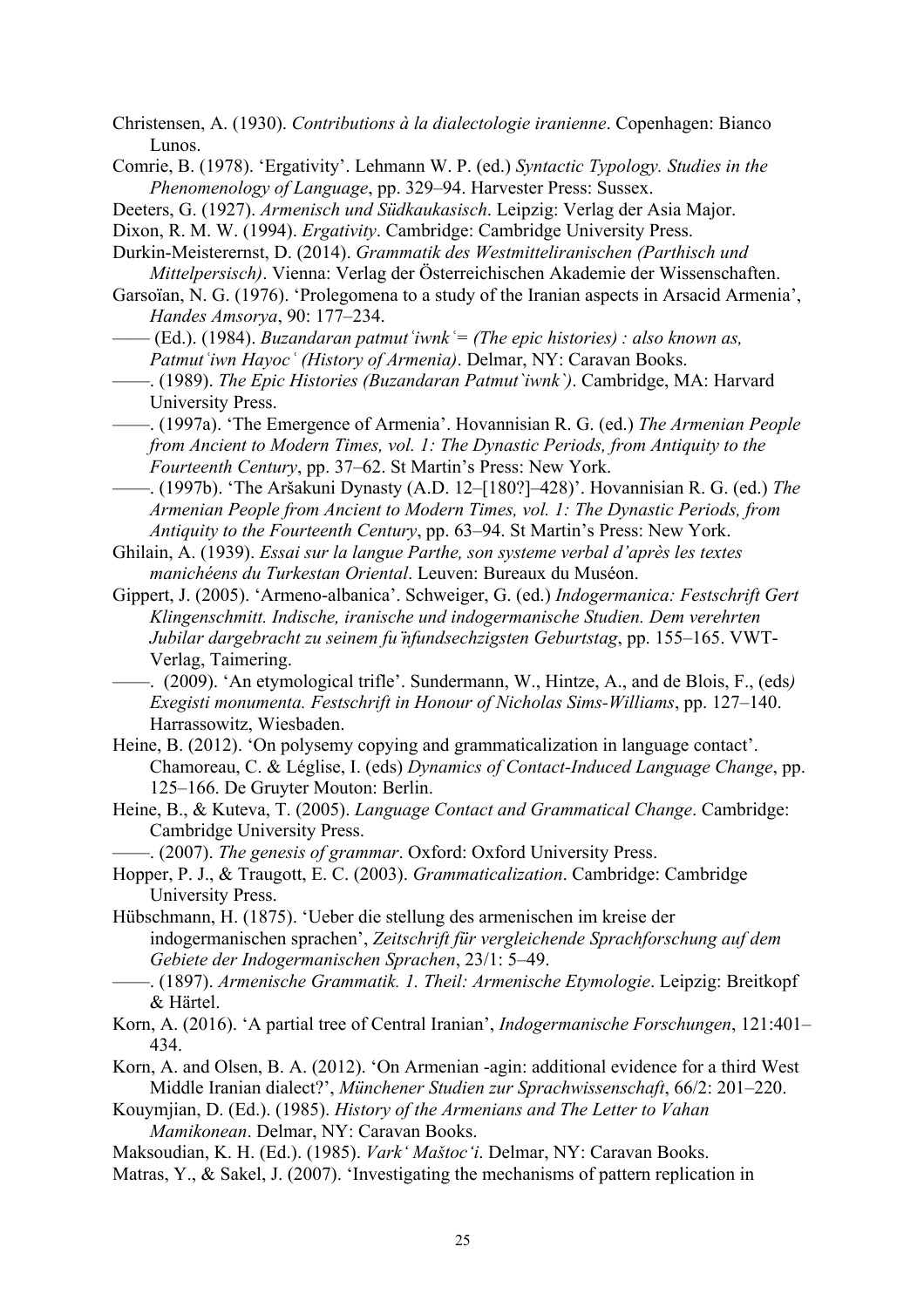language convergence', *Studies in Language*, 31/4: 829–865.

- Meillet, A. (1899). 'Recherches sur la syntaxe comparée de l'arménien I', *Mémoires de la Société Linguistique de Paris*, 11/6: 369–388.
- ——. (1911). 'Sur les mots iraniens emptruntés par l'arménien', *Melanges de la Sociéte Linguistique de Paris*, 17: 250–2.
- ——. (1936). *Esquisse d'une grammaire comparée de l'arménien classique*., 2. éd. Vienna: Impr. des Pp. Mékhitharistes.
- Meyer, R. (2013). 'Armeno-Iranian Structural Interaction: The Case of Parthian wxd, Armenian ink'n', *Iran and the Caucasus*, 17/4: 401–25.
- ——. (2014). 'Remodelling the Historical Morphology of the Classical Armenian -eal participle', *Banber Matenadarani*, 21: 385–98.
- ——. (2016). 'Morphosyntactic Alignment and the Classical Armenian Periphrastic Perfect'. Jamison S. W., Melchert C. H., & Vine B. (eds) *Proceedings of the 26th Annual UCLA Indo-European Conference : Los Angeles, October 24th and 25th, 2014*, pp. 117–133. Hempen: Bremen.
- ——. (2017). *Iranian-Armenian language contact in and before the 5th century CE. An investigation into pattern replication and societal multilingualism*. University of Oxford, Oxford.
- ——. (n.d.). 'Languages in Contact: Armenian and Iranian'. Orengo A. & Tinti I. (eds) *Armenian Linguistics*, Handbuch der Orientalistik, Vol. 23. Brill: Leiden.
- Myers-Scotton, C. (2002). *Contact Linguistics: Bilingual Encounters and Grammatical Outcomes*. Oxford: Oxford University Press.
- Olsen, B. A. (2005). 'On Iranian dialectal diversity in Armenian'. Hackstein, O., and Meiser, G. (eds) *Sprachkontakt und Sprachwandel: Akten der XI. Fachtagung der Indogermanischen Gesellschaft, 17.–23. September 2000, Halle an der Saale*, pp. 473– 481. Reichert, Wiesbaden.
- Payne, J. R. (1979). 'Transitivity and Intransitivity in the Iranian Languages of the U.S.S.R.' Clyne P. R., Hanks W. F., & Hofbauer C. L. (eds) *The Elements: A Parasession on Linguistic Units and Levels, April 20--21, 1979, including Papers from the Conference on Non-Slavic Languages of the USSR, April 18, 1979*, pp. 436–447. Linguistic Society: Chicago.
- ——. (1980). 'The Decay of Ergativity in Pamir Languages', *Lingua*, 51: 147–186.
- Périkhanian, A. (1966). 'Une inscription araméenne du roi Artašēs trouvée à Zanguézour (Siwnik`)', *Revue des Études Arméniennes1*, 3: 17–29.
- Pirejko, L. A. (1966). 'Талышский Язык'. Vinogradov V. V (ed.) *Языки Народов СССР. Индоевропейские языки*, pp. 302–22. Академия Наук СССР, Институт Языкознания: Москва.
- Schmitt, R. (1983). 'Iranisches Lehngut im Armenischen', *Revue des Études Arméniennes*, 17: 73–112.
- Schröder, J. J. (1711). *Aramean lezuin gandzi, Hoc est: Joh. Joachimi Schröderi Thesaurus Linguae Armenicae, Antiquae Et Hodiernae: Cum varia Praxios materia, cujus elenchum sequens pagella exhibet*. Amsterdam.
- Skalmowski, W. (1974). 'Transitive verb constructions in the Pamir and Dardic languages'. Kuryłowicz J., Safarewicz J., & Smoczyński W. (eds) *Studia Indoeuropejskie*, pp. 205– 212. Polska Akademia Nauk, Zakład Narodowy im. Ossolińskich: Krakow.
- Skjærvø, P. O. (1983). 'Case in inscriptional Middle Persian, inscriptional Parthian and the Pahlavi Psalter', *Studia Iranica*, 12/1: 69–94, 151–181.
- Szemerényi, O. (1966). 'Iranica II', *Die Sprache*, 12: 190–226.
- Thomason, S. G. (2003). 'Contact as a Source of Language Change'. Joseph B. D. & Janda R. D. (eds) *Handbook of Historical Linguistics*, pp. 687–712. Blackwell: Malden, MA.